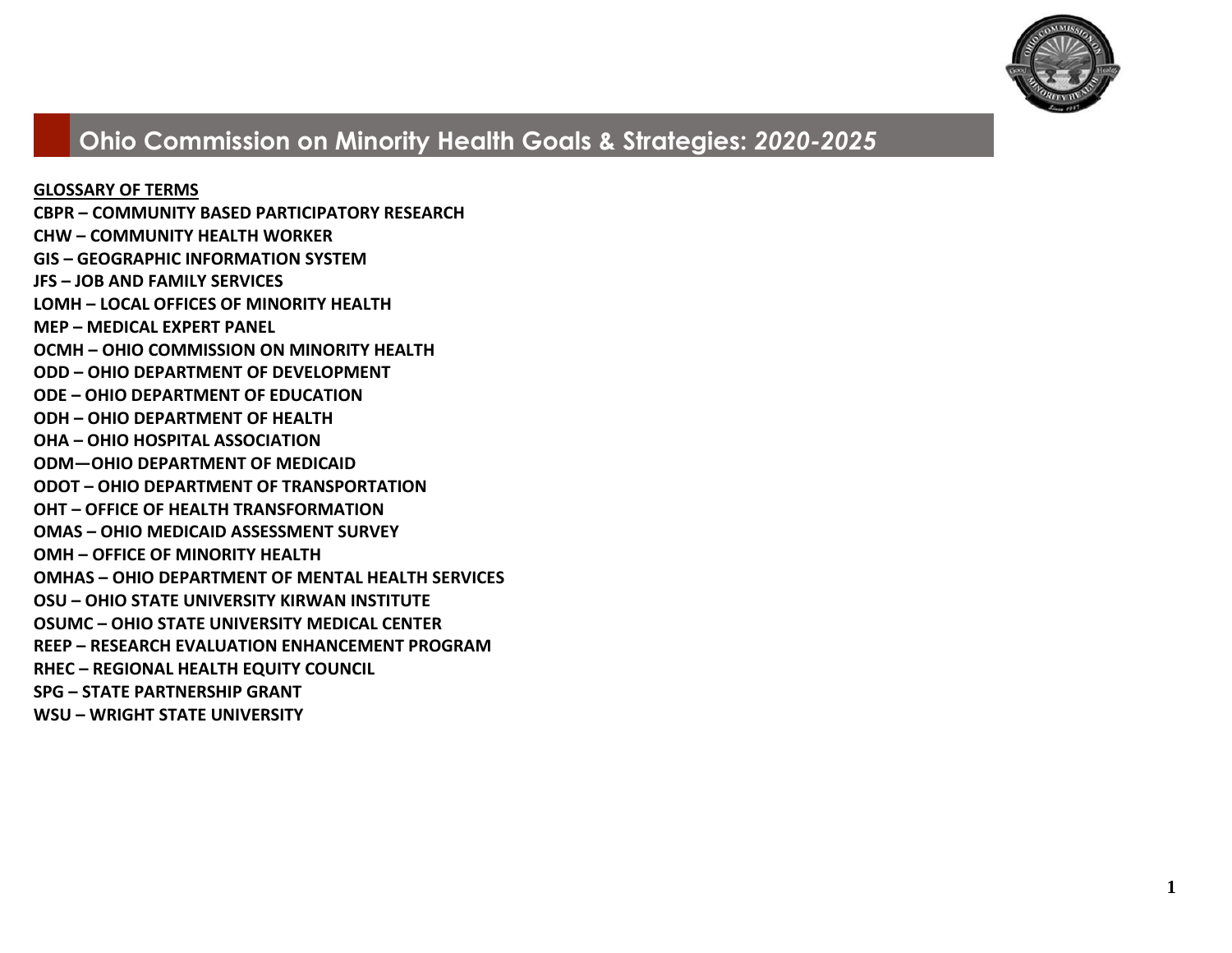

#### **Goal 1: AWARENESS**

| <b>Strategies to Achieve the Goal</b>                                                                                                                    | <b>Core Activities</b>                                                                                                                                                                                                                                                                                                                                                                                                                                                                         | <b>Indicators/Target Date</b>                                                                                                                    | <b>Report Out/Progress Updates</b> |
|----------------------------------------------------------------------------------------------------------------------------------------------------------|------------------------------------------------------------------------------------------------------------------------------------------------------------------------------------------------------------------------------------------------------------------------------------------------------------------------------------------------------------------------------------------------------------------------------------------------------------------------------------------------|--------------------------------------------------------------------------------------------------------------------------------------------------|------------------------------------|
| 1a. Healthcare Agenda<br>Ensure that ending health<br>disparities and achieving health<br>equity is a priority on State and<br>local healthcare agendas. | Monitor legislative and policy activities<br>related to health.<br>2. Facilitate information regarding the<br>economic impact of chronic disease and<br>conditions for racial and ethnic minorities.<br>3. Conduct meetings with policymakers,<br>legislators, and elected officials.<br>4. Continue to advise legislators on health-<br>related legislation to include disparities and<br>equity language.<br>5. Ensure that the OCMH educates general<br>assembly members and policy makers. | Regular review of<br>1.<br>legislative reports.<br>(Ongoing)<br>Number of meetings.<br>2.<br>(Ongoing)<br>Number of meetings.<br>3.<br>(Ongoing) |                                    |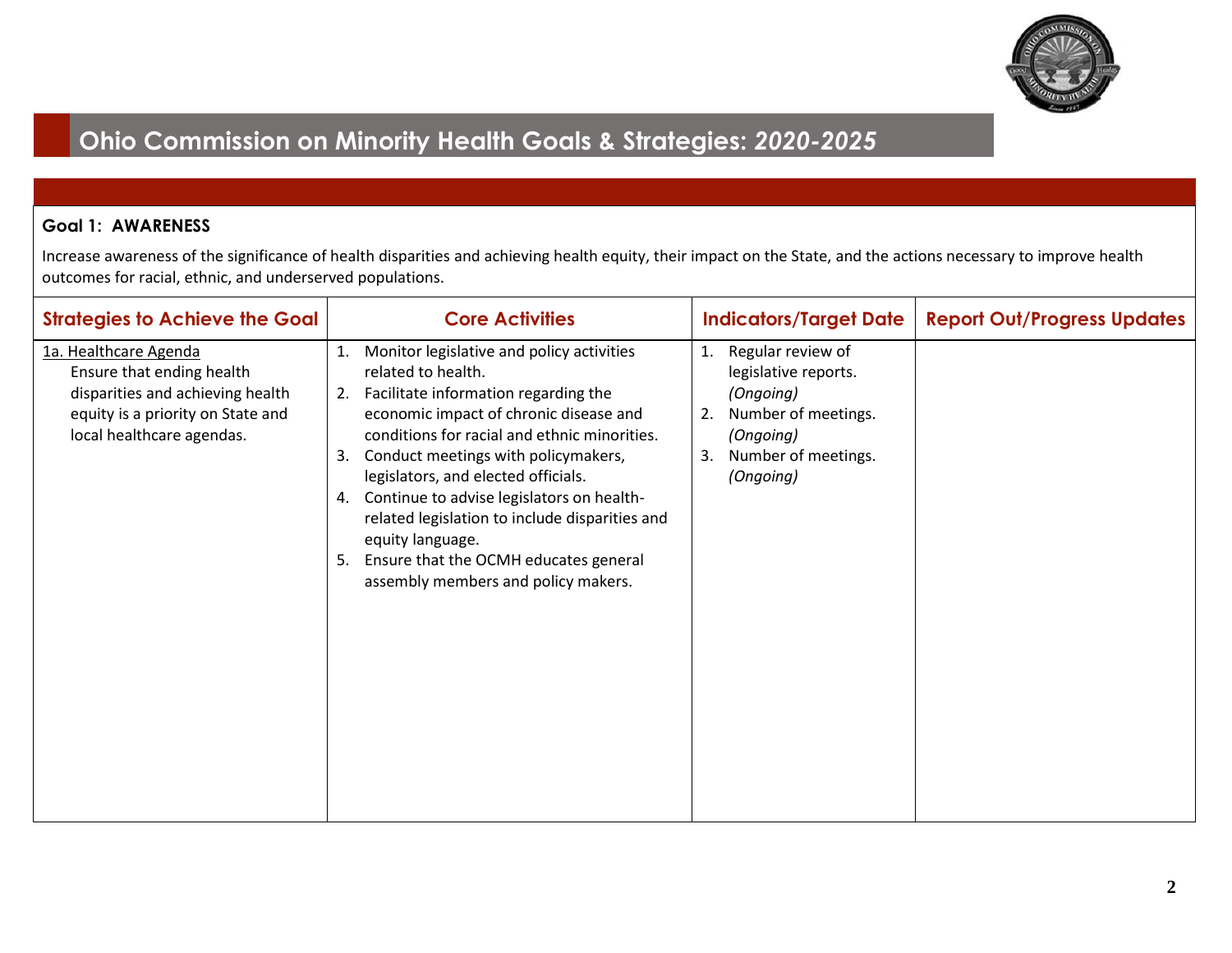

#### **Goal 1: AWARENESS**

| <b>Strategies to Achieve the Goal</b>                                                                                                                                                                                                    |    | <b>Core Activities</b>                                                                                                                                                                                                            |    | <b>Indicators/Target Date</b>                                                                                  | <b>Report Out/Progress Updates</b> |
|------------------------------------------------------------------------------------------------------------------------------------------------------------------------------------------------------------------------------------------|----|-----------------------------------------------------------------------------------------------------------------------------------------------------------------------------------------------------------------------------------|----|----------------------------------------------------------------------------------------------------------------|------------------------------------|
| 1b. Partnerships<br>Develop and support partnerships<br>among Federal, State and local<br>agencies, institutions, systems and                                                                                                            |    | Collaborate with partners to maximize input<br>to training and policy opportunities.<br>Ensure representation and participation on<br>health-related initiatives associated with                                                  | 2. | Number of meetings with<br>partners (Ongoing)<br>Number of initiatives in which<br>OCMH is involved. (Ongoing) |                                    |
| other entities that have implications<br>on minority health to provide a<br>comprehensive infrastructure to<br>increase awareness, drive action, and<br>ensure accountability in efforts to end<br>health disparities and achieve health | 3. | racial and ethnic health disparities.<br>a. Opportunities evaluated based on<br>current commission capacity.<br>Ensure Commission is present at relevant<br>meetings to educate general assembly<br>members to expand visibility. |    |                                                                                                                |                                    |
| equity.                                                                                                                                                                                                                                  |    | Engage health coalitions to obtain input to<br>state level initiatives                                                                                                                                                            |    |                                                                                                                |                                    |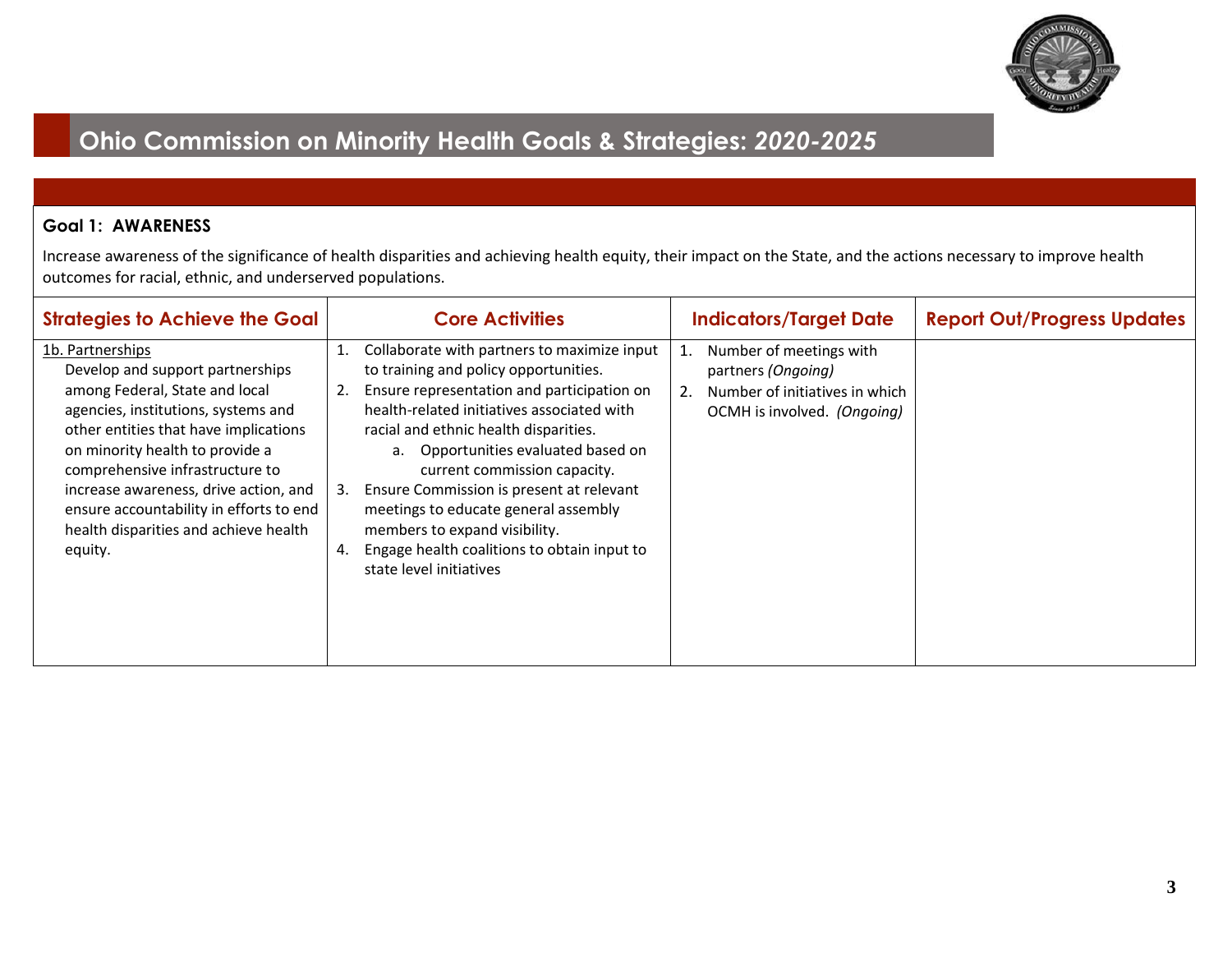

#### **Goal 1: AWARENESS**

| <b>Strategies to Achieve the Goal</b>                                                                                                                                             | <b>Core Activities</b>                                                                                                                                                                                                                                                                                                                                                                                                                                                                                                                                                                                                                                                         | <b>Indicators/Target Date</b>                                                                                                                                                                                                                                                                                                                                                                                                        | <b>Report Out/Progress Updates</b> |
|-----------------------------------------------------------------------------------------------------------------------------------------------------------------------------------|--------------------------------------------------------------------------------------------------------------------------------------------------------------------------------------------------------------------------------------------------------------------------------------------------------------------------------------------------------------------------------------------------------------------------------------------------------------------------------------------------------------------------------------------------------------------------------------------------------------------------------------------------------------------------------|--------------------------------------------------------------------------------------------------------------------------------------------------------------------------------------------------------------------------------------------------------------------------------------------------------------------------------------------------------------------------------------------------------------------------------------|------------------------------------|
| 1c. Empowerment<br>Strengthen the capacity of the<br>Commissioners to advocate on<br>behalf of the OCMH in the area of<br>policy development and<br>diversification of resources. | Empower Commissioners to represent and<br>1.<br>support the work of the Commission.<br>a. Provide health policy links from<br>existing organizations to<br>Commissioners.<br>Provide Commissioners with updated<br>b.<br>national, state, and local forums that<br>present opportunities to advocate<br>for OCMH.<br>Provide a regular review of advocacy<br>c.<br>activities conducted by<br>Commissioners.<br>2. Update Commissioners with agency<br>information, related collaterals, and key<br>messages to appropriately support the<br>Commission at a local level.<br>Provide Commissioners an overview<br>a.<br>of the current process and criteria<br>for all grants. | Create and distribute<br>1.<br>List of national,<br>a.<br>state and local<br>forums through<br>listserv and report<br>out on advocacy<br>efforts. (Ongoing)<br>Provide board<br>b.<br>members<br>opportunities to be<br>involved in policy<br>discussions.<br>(Ongoing)<br>Development of OCMH<br>2.<br>overview (1 pager) to<br>include mission, priorities,<br>focus areas, grantee<br>expectations and key<br>messages. (Ongoing) |                                    |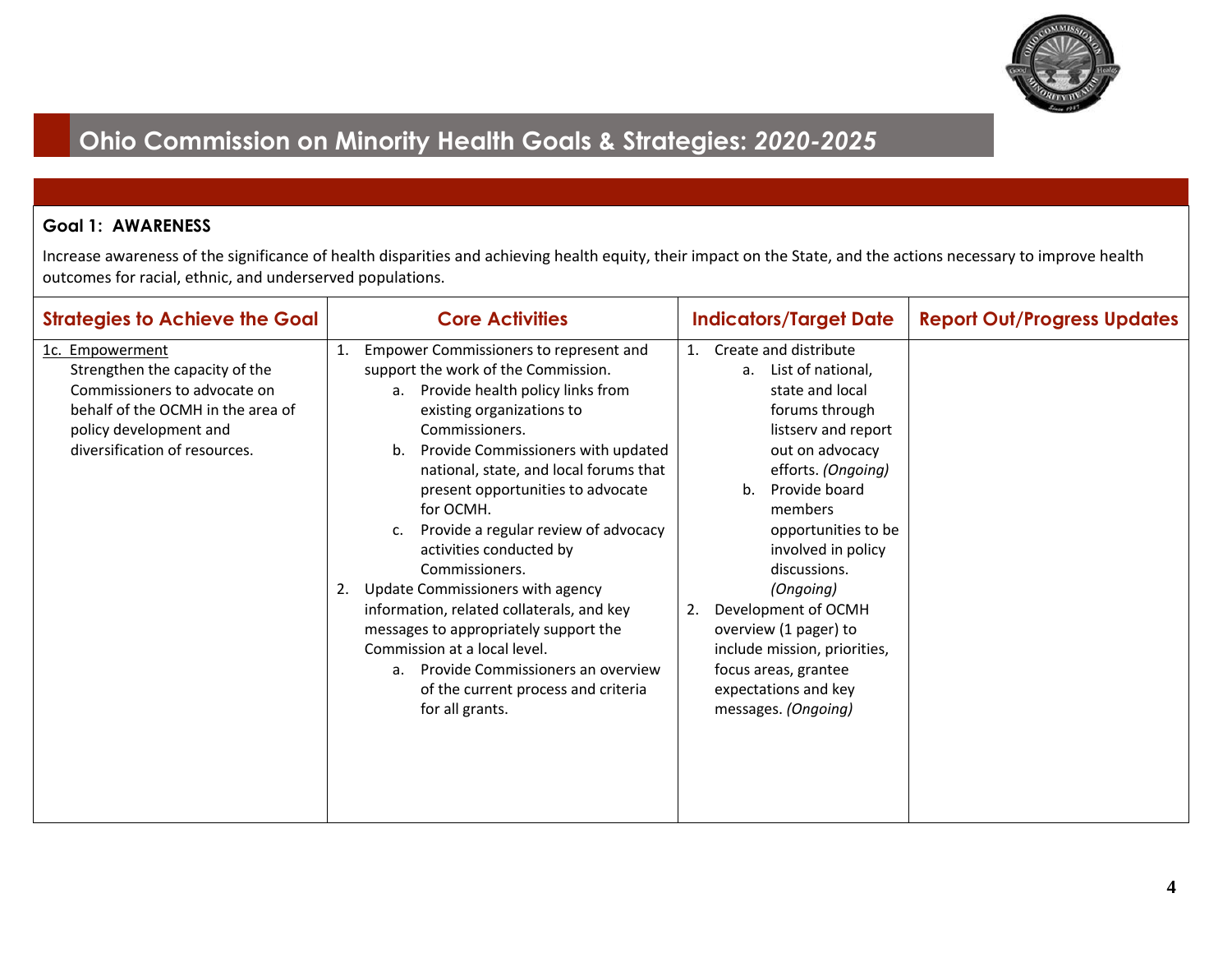

#### **Goal 1: AWARENESS**

| <b>Strategies to Achieve the Goal</b>                                                                                                                         | <b>Core Activities</b>                                                                                                                                                                                                                                                                                                                                     | <b>Indicators/Target Date</b>                                                                                                                                                   | <b>Report Out/Progress Updates</b> |
|---------------------------------------------------------------------------------------------------------------------------------------------------------------|------------------------------------------------------------------------------------------------------------------------------------------------------------------------------------------------------------------------------------------------------------------------------------------------------------------------------------------------------------|---------------------------------------------------------------------------------------------------------------------------------------------------------------------------------|------------------------------------|
| 1d. Communication<br>Develop a communications and<br>outreach plan to position OCMH as a<br>statewide and national leader in the<br>minority health movement. | Develop and enhance a communication and<br>outreach plan to include social media and<br>produce collateral materials to support the<br>communications plan.<br>Develop key messages to effectively<br>2.<br>communicate the strategic direction of the<br>Commission.<br>Increase visibility of Commission at national<br>3.<br>workshops and conferences. | Development of a<br>1.<br>communications/outreach<br>plan by the<br>Communications<br>Committee. (Ongoing)<br>Inclusion of key messages<br>2.<br>in OCMH overview.<br>(Ongoing) |                                    |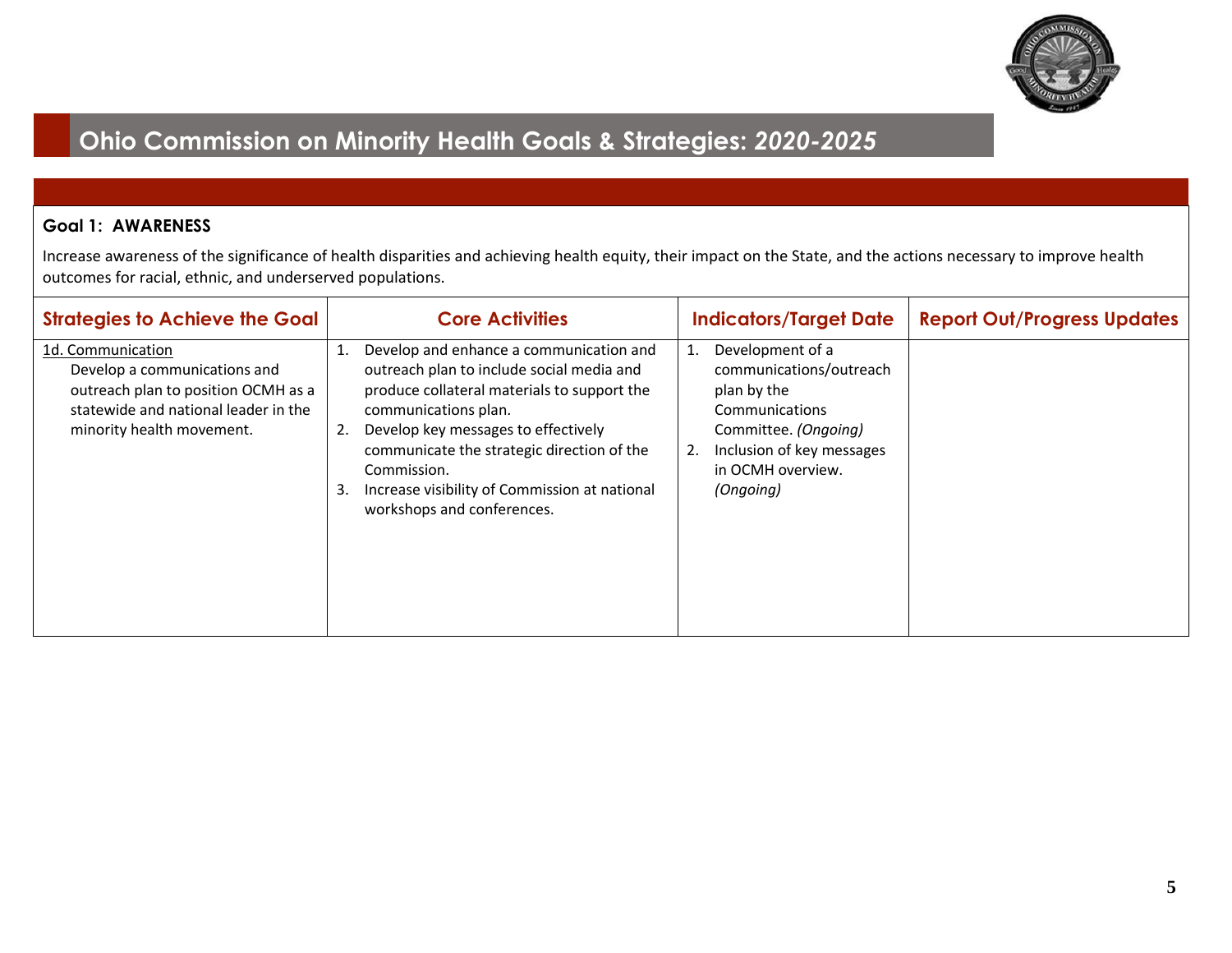

### **Goal 2: LEADERSHIP**

Strengthen and broaden leadership and policy agenda for addressing health disparities and achieving health equity at all levels.

| <b>Strategies to Achieve the Goal</b>                                                                                                                                                                                                                                                                                                                                                            | <b>Core Activities</b>                                                                                                                                                                                                                                                                                                                                                                                                                                                                                                                                   | <b>Indicators/Target Date</b>                                                                                                                                                                                                                                                                                                                                                                                | <b>Report Out/Progress Updates</b> |
|--------------------------------------------------------------------------------------------------------------------------------------------------------------------------------------------------------------------------------------------------------------------------------------------------------------------------------------------------------------------------------------------------|----------------------------------------------------------------------------------------------------------------------------------------------------------------------------------------------------------------------------------------------------------------------------------------------------------------------------------------------------------------------------------------------------------------------------------------------------------------------------------------------------------------------------------------------------------|--------------------------------------------------------------------------------------------------------------------------------------------------------------------------------------------------------------------------------------------------------------------------------------------------------------------------------------------------------------------------------------------------------------|------------------------------------|
| 2a. Prioritization<br>Increase focus on minority health<br>issues within Federal, State and local<br>agencies, institutions, systems, and<br>other entities that have implications<br>on minority health to provide a<br>comprehensive infrastructure to<br>increase awareness, drive action,<br>and ensure accountability in efforts<br>to end health disparities and achieve<br>health equity. | Identify ongoing opportunities for<br>1.<br>representation of ethnic coalitions, local<br>conversations, and LOMH to better<br>support minority health issues across the<br>State.<br>2.<br>Implement the "Continuing the<br>Conversations" series in FY20 to ensure<br>prioritization of disparities at the local<br>level.<br>Expand the number of collaborations with<br>3.<br>external state and nonstate entities to<br>enhance the focus on minority health<br>issues.<br>Internally measure the impact of State<br>4.<br>and local collaboration. | Provision of invitations for<br>$\mathbf{1}$ .<br>representation on State<br>initiatives. (Ongoing)<br>Funding of Local Conversations<br>2.<br>- Round 3 Initiatives. (FY 2021)<br>Number of collaborations<br>3.<br>developed per year. (Ongoing)<br>Number of local and<br>4.<br>conversation reports<br>completed. (FY 2022)<br>Internal analysis of impact<br>5.<br>made on collaboration.<br>(annually) |                                    |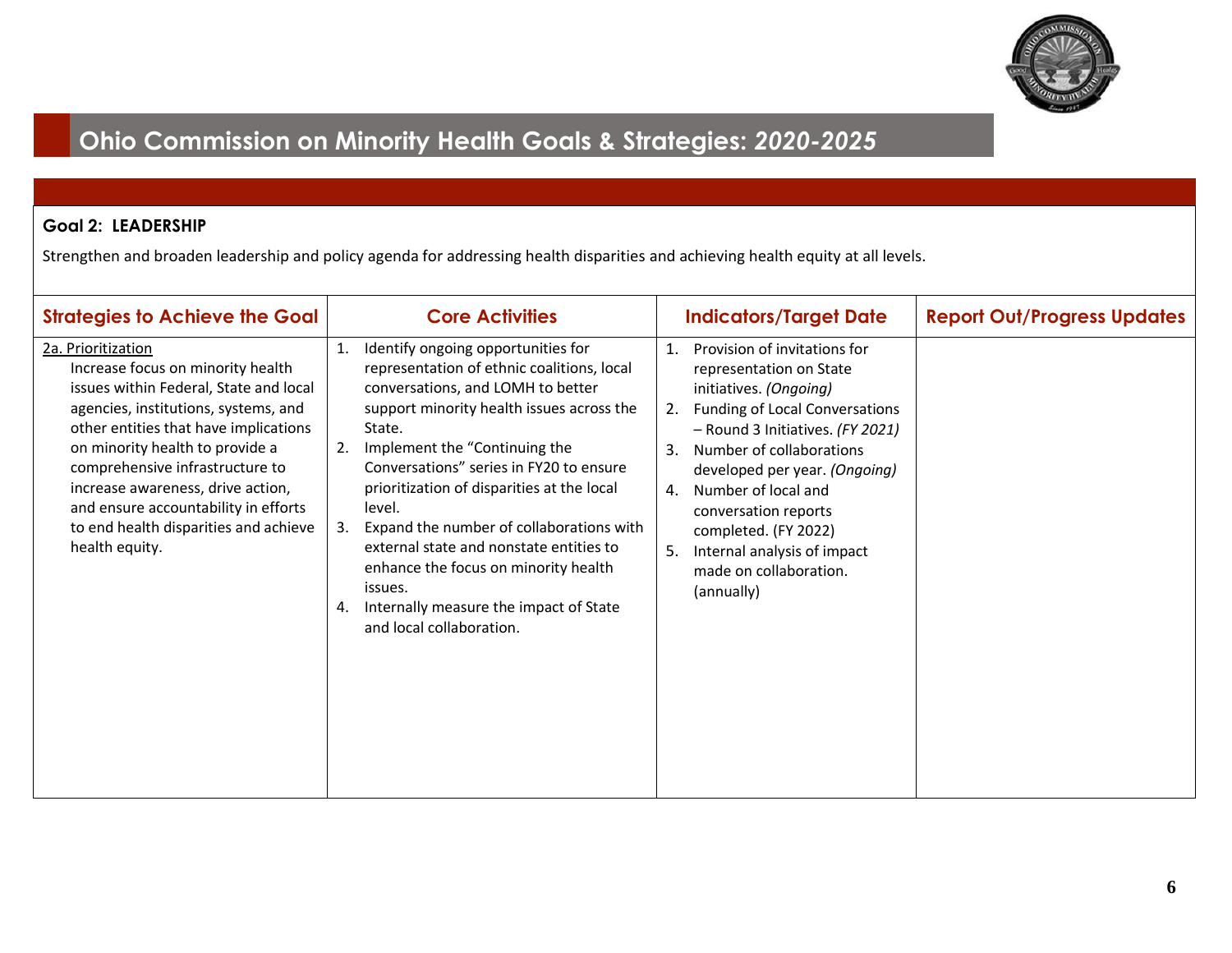

### **Goal 2: LEADERSHIP**

Strengthen and broaden leadership and policy agenda for addressing health disparities and achieving health equity at all levels.

| <b>Strategies to Achieve the Goal</b>                                                                                                                                          | <b>Core Activities</b>                                                                                                                                                                                                                                                        | <b>Indicators/Target Date</b>                                                                                                                                        | <b>Report Out/Progress Updates</b> |
|--------------------------------------------------------------------------------------------------------------------------------------------------------------------------------|-------------------------------------------------------------------------------------------------------------------------------------------------------------------------------------------------------------------------------------------------------------------------------|----------------------------------------------------------------------------------------------------------------------------------------------------------------------|------------------------------------|
| 2b. Prioritization<br>Continue to develop and strengthen<br>the infrastructure and capacity of<br>OCMH LOMH, the OCMH ethnic<br>coalitions, and Commission-funded<br>agencies. | Continue to implement initiatives that<br>1.<br>foster sustainability of local offices,<br>demonstration grantees, statewide ethnic<br>health coalitions, and other grantees.<br>Identify strategies to increase the capacity<br>2.<br>of statewide ethnic health coalitions. | Number of capacity building<br>1.<br>opportunities provided.<br>(Ongoing)<br>Foster capacity building<br>2.<br>opportunities with other state<br>agencies. (Ongoing) |                                    |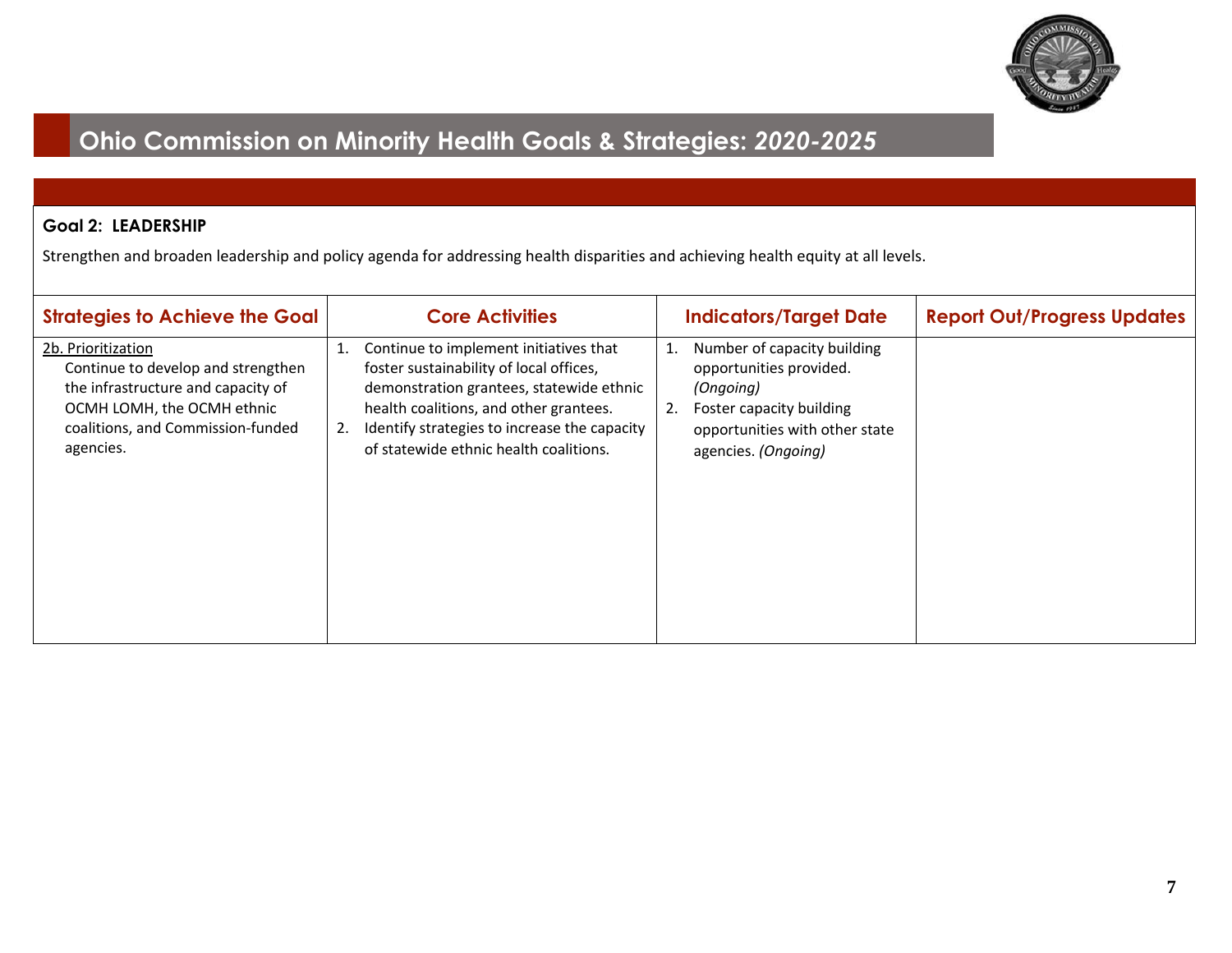

### **Goal 2: LEADERSHIP**

Strengthen and broaden leadership and policy agenda for addressing health disparities and achieving health equity at all levels.

| <b>Strategies to Achieve the Goal</b>                                                                                                                                                                                                                                                                                                                                                                                                                                                                                                                                  | <b>Core Activities</b>                                                                                                                                                                                                                                                                                                                                                                                                                                                                                                                                                                                                                                                                                                                                                                                                                                            | <b>Indicators/Target Date</b>                                                                                                                                                                   | <b>Report Out/Progress Updates</b> |
|------------------------------------------------------------------------------------------------------------------------------------------------------------------------------------------------------------------------------------------------------------------------------------------------------------------------------------------------------------------------------------------------------------------------------------------------------------------------------------------------------------------------------------------------------------------------|-------------------------------------------------------------------------------------------------------------------------------------------------------------------------------------------------------------------------------------------------------------------------------------------------------------------------------------------------------------------------------------------------------------------------------------------------------------------------------------------------------------------------------------------------------------------------------------------------------------------------------------------------------------------------------------------------------------------------------------------------------------------------------------------------------------------------------------------------------------------|-------------------------------------------------------------------------------------------------------------------------------------------------------------------------------------------------|------------------------------------|
| 2c. Coordination of Policy<br>Coordinate within Federal, State and<br>local agencies, institutions, systems,<br>and other entities that have<br>implications on minority health to<br>provide a comprehensive<br>infrastructure to increase awareness,<br>drive action, and ensure<br>accountability in efforts to end health<br>disparities and achieve health equity.<br>This coordination will share the<br>National Partnership for Action to End<br>Health Disparities (NPA) framework<br>and provide collaboration to align<br>state plans to the NPA framework. | Support efforts within Federal, State and<br>1.<br>local agencies, institutions, systems, and<br>other entities that have implications on<br>minority health to provide a<br>comprehensive infrastructure to increase<br>awareness, drive action, and ensure<br>accountability in efforts to end health<br>disparities and achieve health equity to<br>use the NPA framework as a planning<br>tool to address disparities.<br>Support efforts to align with and commit<br>2.<br>to the NPA framework.<br>Identify opportunities for alignment to<br>3.<br>the NPA.<br>Seek out opportunities to align efforts in<br>4.<br>Ohio with the (HHS) OMH.<br>Collaborate with HPIO, and other policy<br>5.<br>organizations to focus on health equity<br>and disparity eliminators.<br>Ensure our Commission strategies align<br>6.<br>with current legislative efforts. | Foster the inclusion of NPA<br>1.<br>strategies within State<br>department initiatives.<br>(Ongoing)<br>Verify the alignment between<br>2.<br>the NPA and the OCMH<br>Strategic Plan. (FY 2021) |                                    |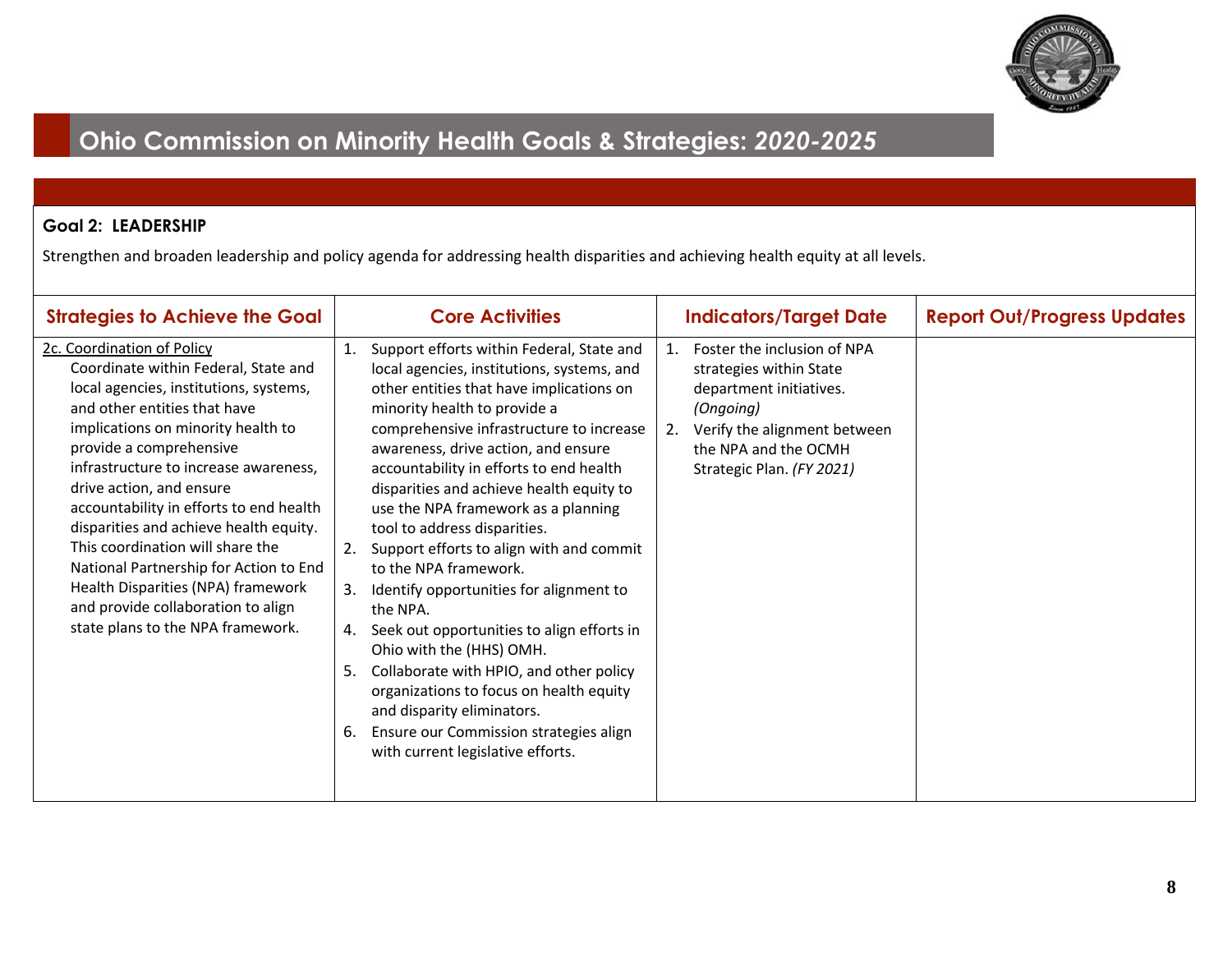

### **Goal 3: IMPROVED HEALTHCARE ACCESS AND FUNDING OPPORTUNITIES**

Improve health and healthcare outcomes for racial, ethnic, and underserved populations.

| <b>Strategies to Achieve the Goal</b>                                                                                                                                                | <b>Core Activities</b>                                                                                                                                                                                                                                                                                                                                                                                                                                                                                                                                                                                                                                                                                                                                                                                      | <b>Indicators/Target Date</b>                                                                                                                                                                                                                                                                                                                             | <b>Report Out/Progress Updates</b> |
|--------------------------------------------------------------------------------------------------------------------------------------------------------------------------------------|-------------------------------------------------------------------------------------------------------------------------------------------------------------------------------------------------------------------------------------------------------------------------------------------------------------------------------------------------------------------------------------------------------------------------------------------------------------------------------------------------------------------------------------------------------------------------------------------------------------------------------------------------------------------------------------------------------------------------------------------------------------------------------------------------------------|-----------------------------------------------------------------------------------------------------------------------------------------------------------------------------------------------------------------------------------------------------------------------------------------------------------------------------------------------------------|------------------------------------|
| 3a. Access to Care and Preventive Care<br>Promote access to culturally and<br>linguistically competent and<br>comprehensive quality healthcare<br>for racial and ethnic populations. | Continue OCMH participation in medical<br>1.<br>homes taskforce.<br>Advocate for access to competitive health<br>2.<br>care among key agencies and policy<br>makers within Federal, State and local<br>agencies, institutions, systems, and other<br>entities that have implications on minority<br>health to provide a comprehensive<br>infrastructure to increase awareness,<br>drive action, and ensure accountability in<br>efforts to end health disparities and<br>achieve health equity.<br>Continue discussions with ODM, HHS state<br>3.<br>agencies, and key policy makers to seek<br>opportunities to increase access to care<br>and preventative care initiatives.<br>4. Seek out new partnerships to provide<br>additional funding for access and<br>preventative care grants and initiatives. | Continued participation in the<br>1.<br><b>Ohio Patient Centered Primary</b><br>Care Collaborative. (Ongoing)<br>Number of meetings with key<br>2.<br>agencies and policy makers.<br>(Ongoing)<br>Participation in state level<br>3.<br>access/prevention initiatives.<br>(Ongoing)<br>Number of new partnerships<br>4.<br>developed each year. (Ongoing) |                                    |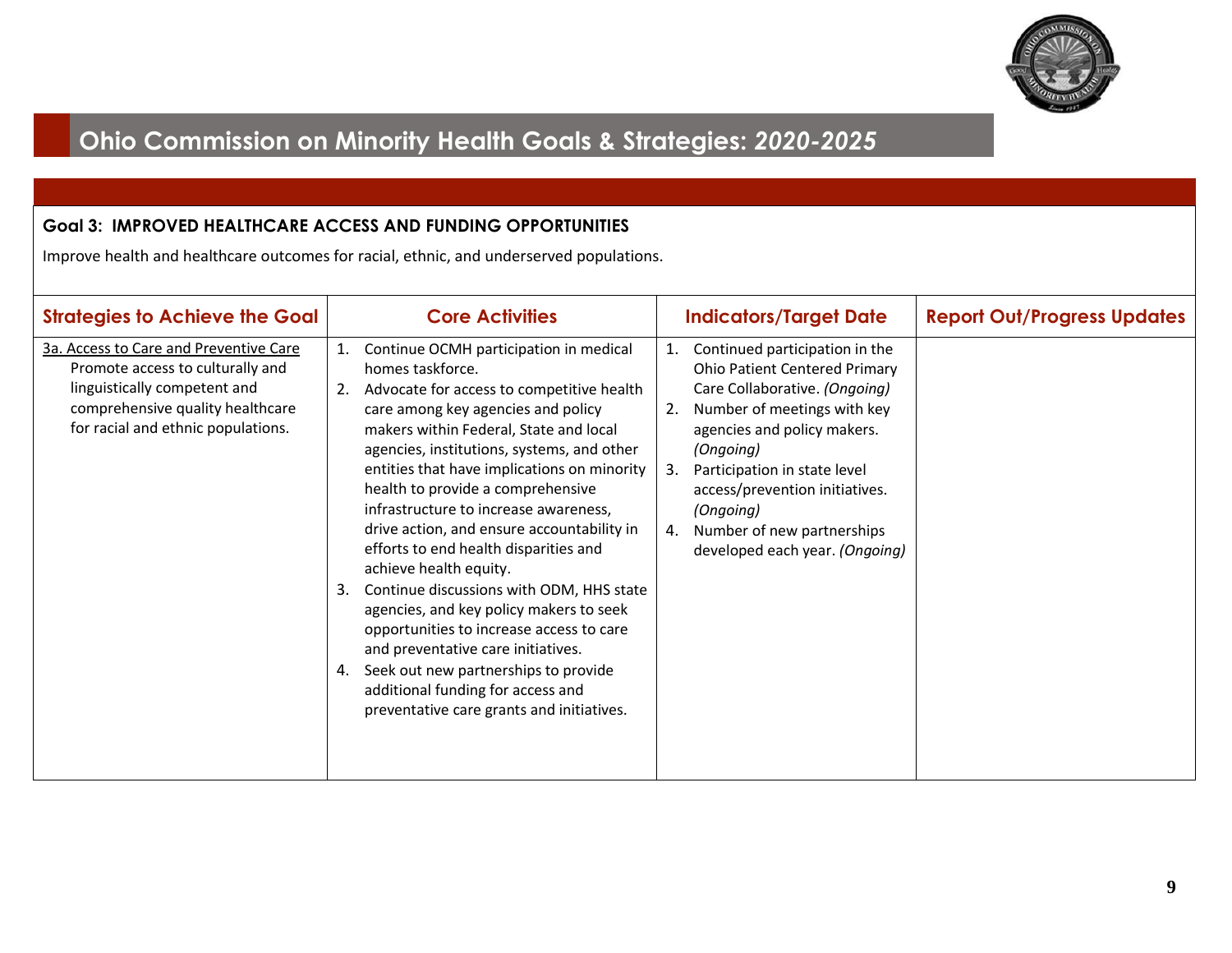

### **Goal 3: IMPROVED HEALTHCARE ACCESS AND FUNDING OPPORTUNITIES**

Improve health and healthcare outcomes for racial, ethnic, and underserved populations.

| <b>Strategies to Achieve the Goal</b>                                                                                                                                                                                                                                                                      | <b>Core Activities</b>                                                                                                                                                                                                                                                                                                                                                                                                                                                                                                                          | <b>Indicators/Target Date</b>                                                                                                                                                                                                                                                                             | <b>Report Out/Progress Updates</b> |
|------------------------------------------------------------------------------------------------------------------------------------------------------------------------------------------------------------------------------------------------------------------------------------------------------------|-------------------------------------------------------------------------------------------------------------------------------------------------------------------------------------------------------------------------------------------------------------------------------------------------------------------------------------------------------------------------------------------------------------------------------------------------------------------------------------------------------------------------------------------------|-----------------------------------------------------------------------------------------------------------------------------------------------------------------------------------------------------------------------------------------------------------------------------------------------------------|------------------------------------|
| 3b. Grant Funding Initiatives<br>Pursue collaborative funding efforts<br>with National, State and local<br>agencies, institutions, systems, and<br>other entities that have impact on<br>minority health that address the<br>Commission's focus areas and<br>populations through collaborative<br>efforts. | Research and actively pursue grant<br>1.<br>funding opportunities that align with<br>OCMH strategic priorities and provide<br>increased revenue to support and expand<br>Commission focus areas.<br>Increase OCMH partnerships to pursue<br>2.<br>grant writing initiatives.<br>Ensure that OCMH staff expand efforts at<br>3.<br>state and community level events to share<br>information about OCMH funding<br>opportunities.<br>Ensure OCMH and staff maximize use of<br>4.<br>technology to increase awareness of<br>funding opportunities. | Number of grants reviewed<br>1.<br>each year. (Ongoing)<br>Number of new grant writing<br>2.<br>partnerships. (Ongoing)<br>Create a list of new potential<br>3.<br>grantees by location. (FY 2020-<br>2022)<br>Number of meetings where<br>4.<br>grant opportunities are<br>shared/distributed. (Ongoing) |                                    |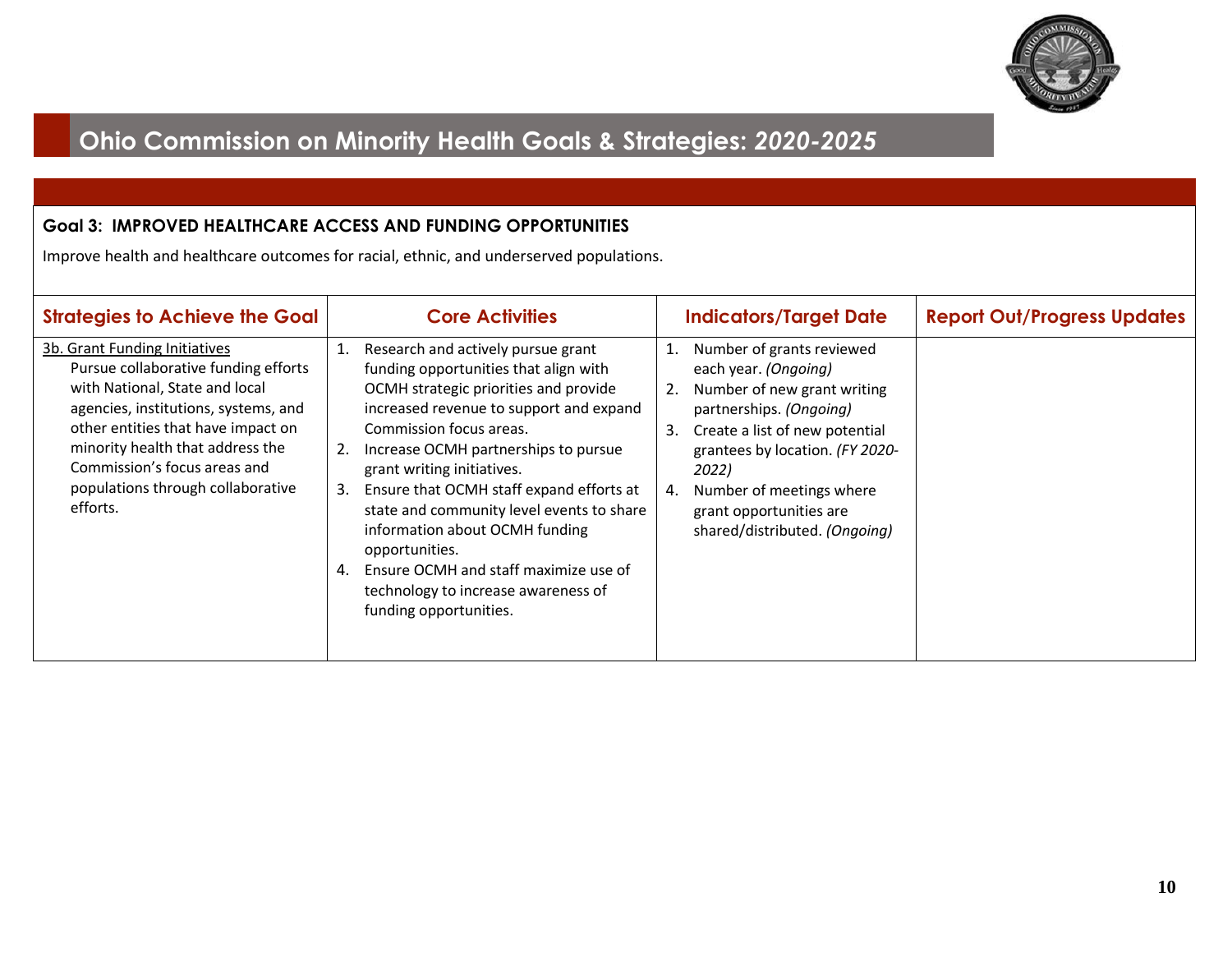

#### **Goal 3: IMPROVED HEALTHCARE ACCESS AND FUNDING OPPORTUNITIES**

Improve health and healthcare outcomes for racial, ethnic, and underserved populations.

| 3c. Grant Priority Focus Area<br>1. Pursue funding for newly identified focus<br>Number of extra new funding<br>1.<br>Identify focus areas for the pursuit of<br>areas that align with OCMH mission.<br>opportunities identified.<br>new funding opportunities.<br>These target areas should not replicate<br>(Ongoing)<br>current funding priorities. | <b>Strategies to Achieve the Goal</b> | <b>Core Activities</b> | <b>Indicators/Target Date</b> | <b>Report Out/Progress Updates</b> |
|--------------------------------------------------------------------------------------------------------------------------------------------------------------------------------------------------------------------------------------------------------------------------------------------------------------------------------------------------------|---------------------------------------|------------------------|-------------------------------|------------------------------------|
|                                                                                                                                                                                                                                                                                                                                                        |                                       |                        |                               |                                    |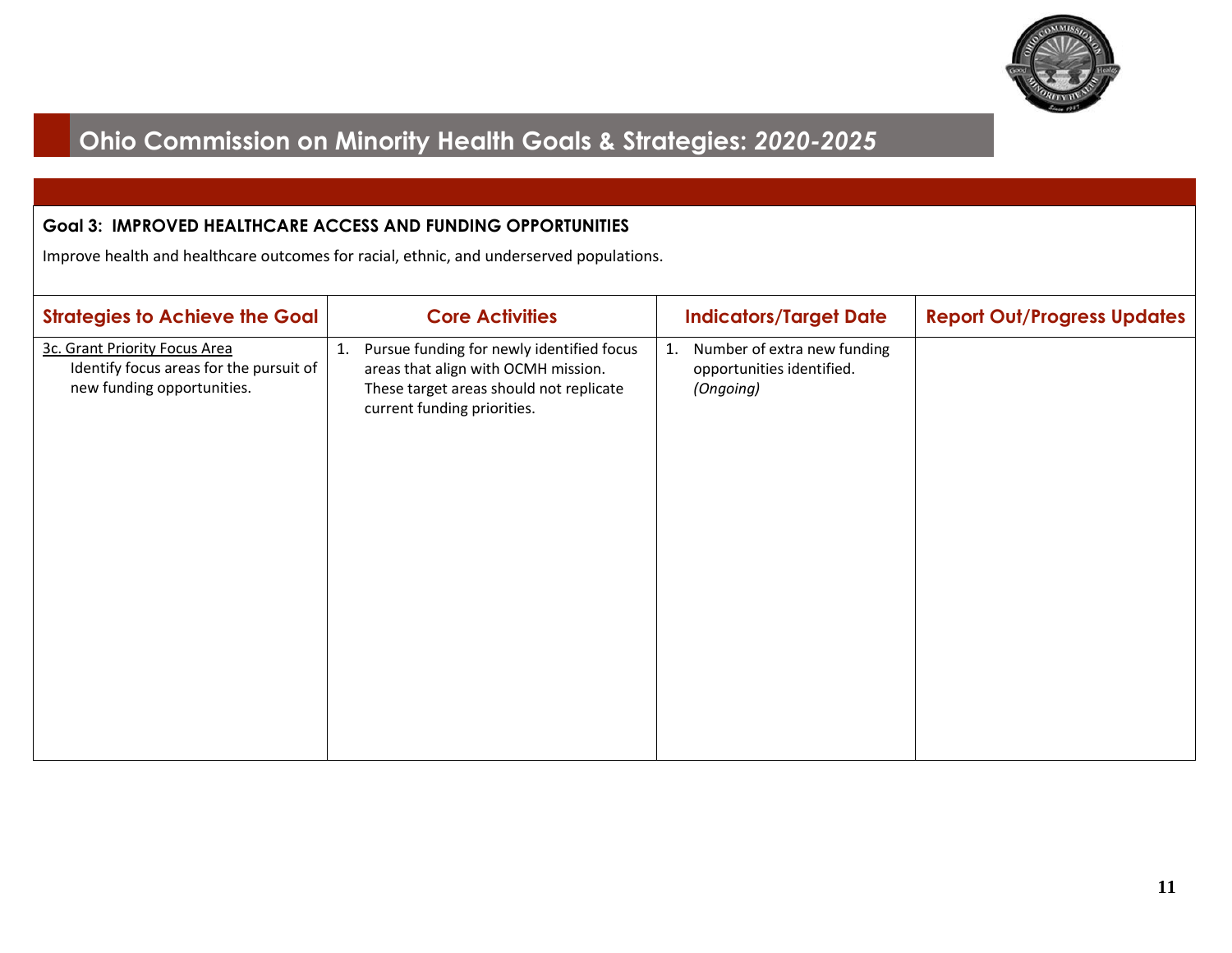

### **Goal 4: CULTURAL AND LINGUISTIC COMPETENCY**

Improve cultural and linguistic competency and the diversity of the health-related workforce.

| <b>Strategies to Achieve the Goal</b>                                                                                                                                                                               | <b>Core Activities</b>                                                                                                                                                                                                                                                                                                                                                                                                                                                                                                                                                                                                                                                                                                                                                                           | <b>Indicators/Target Date</b>                                                                                                                                                                                                                                                                                                                                                                    | <b>Report Out/Progress Updates</b> |
|---------------------------------------------------------------------------------------------------------------------------------------------------------------------------------------------------------------------|--------------------------------------------------------------------------------------------------------------------------------------------------------------------------------------------------------------------------------------------------------------------------------------------------------------------------------------------------------------------------------------------------------------------------------------------------------------------------------------------------------------------------------------------------------------------------------------------------------------------------------------------------------------------------------------------------------------------------------------------------------------------------------------------------|--------------------------------------------------------------------------------------------------------------------------------------------------------------------------------------------------------------------------------------------------------------------------------------------------------------------------------------------------------------------------------------------------|------------------------------------|
| 4a. Workforce<br>Support the development and<br>implementation of policies and<br>initiatives that foster a diverse<br>workforce and the delivery of<br>culturally and linguistically<br>competent health services. | Share resources on the availability of<br>1.<br>implicit and explicit bias training and<br>cultural and linguistic competency training<br>that supports diversity in the healthcare<br>and related industry workforces.<br>Establish statewide<br>a <sub>z</sub><br>partnerships/collaborations<br>to increase training<br>opportunities.<br>2. Promote the use of Culturally and<br>Linguistically Appropriate Services (CLAS)<br>Standards for cultural competency in<br>healthcare delivery.<br>Promote minority recruitment efforts for<br>3.<br>the purpose of increasing minority health<br>care workforce.<br>4. Promote the use of CHW within disease<br>management and care coordination<br>efforts.<br>5. Promote alternative services delivery<br>models and value-based care models. | Continued participation in<br>1.<br>statewide collaborations and<br>policy efforts that promote<br>cultural and linguistic<br>competency. (Ongoing)<br>Input to legislative initiatives to<br>2.<br>adopt CLAS Standards.<br>(Ongoing)<br>Identified strategy and action<br>3.<br>plan. (Ongoing)<br>4. Continued participation in<br>existing and new initiatives to<br>support CHW's (Ongoing) |                                    |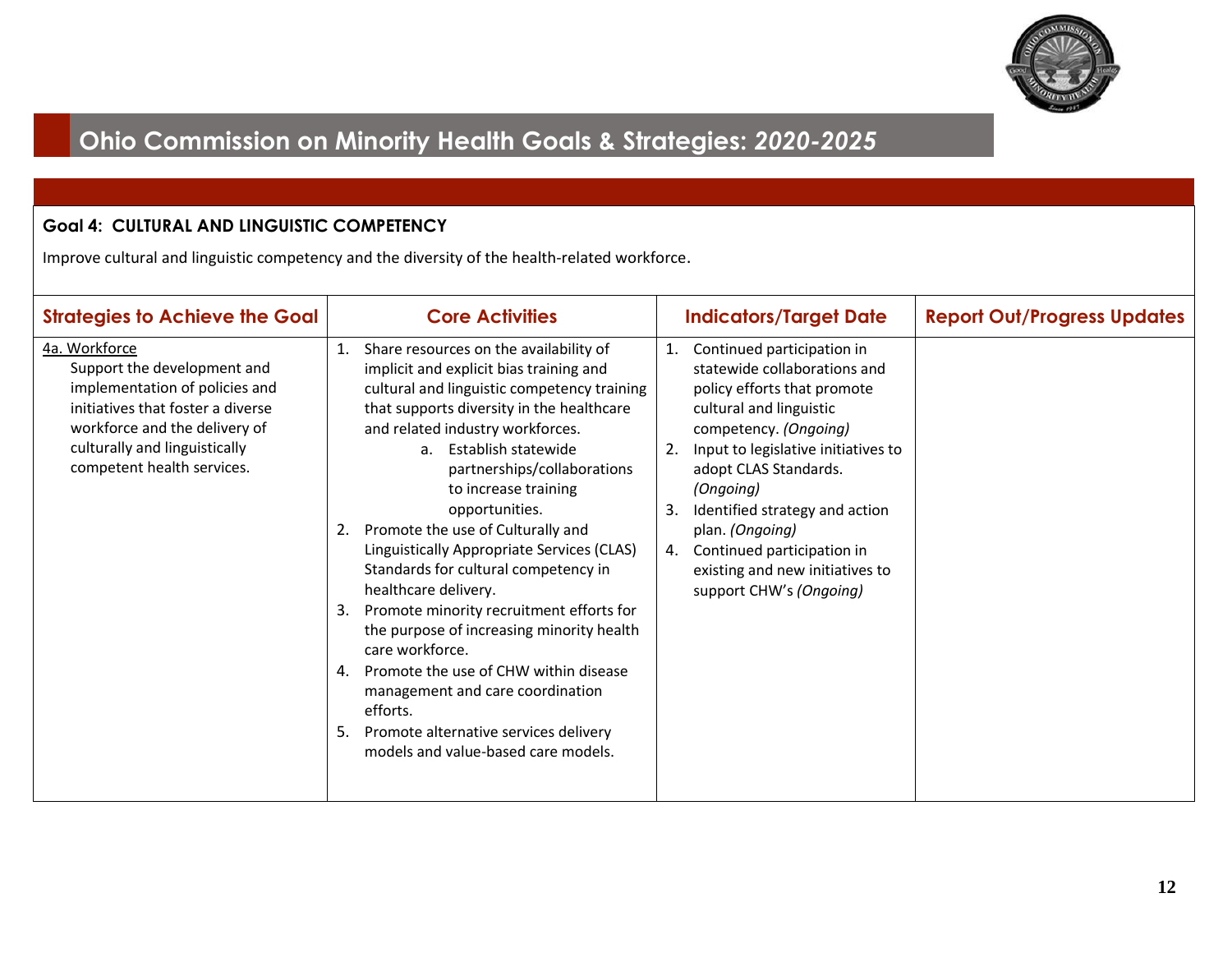

### **Goal 4: CULTURAL AND LINGUISTIC COMPETENCY**

Improve cultural and linguistic competency and the diversity of the health-related workforce.

| <b>Strategies to Achieve the Goal</b>                                                                                                                                                                                                                                                                             | <b>Core Activities</b>                                                                                                                                                                                                                                                         | <b>Indicators/Target Date</b>                                                                                                                                                                                                                                                                                                                                                                                                                                                                                                                                                                                                                                                                                                                                      | <b>Report Out/Progress Updates</b> |
|-------------------------------------------------------------------------------------------------------------------------------------------------------------------------------------------------------------------------------------------------------------------------------------------------------------------|--------------------------------------------------------------------------------------------------------------------------------------------------------------------------------------------------------------------------------------------------------------------------------|--------------------------------------------------------------------------------------------------------------------------------------------------------------------------------------------------------------------------------------------------------------------------------------------------------------------------------------------------------------------------------------------------------------------------------------------------------------------------------------------------------------------------------------------------------------------------------------------------------------------------------------------------------------------------------------------------------------------------------------------------------------------|------------------------------------|
| 4b. Diversity<br>Promote diversity and cultural<br>competency in the health workforce<br>through recruitment, retention, and<br>training of racially, ethnically, and<br>culturally diverse individuals and<br>through leadership action by<br>educational institutions, healthcare<br>organizations and systems. | Support policies and initiatives that foster<br>diverse workforce and delivery of<br>culturally competent care.<br>Encourage and advocate for State and<br>2.<br>local level partners to include cultural and<br>linguistic competency in<br>education/training opportunities. | Participation in initiatives that<br>1.<br>foster workforce diversity.<br>(Ongoing)<br>Number of new partnerships<br>2.<br>within Federal, State and local<br>agencies, institutions, systems,<br>and other entities that have<br>implications on minority health<br>to provide a comprehensive<br>infrastructure to increase<br>awareness, drive action, and<br>ensure accountability in efforts<br>to end health disparities and<br>achieve health equity.<br>(Ongoing)<br>Continued participation in<br>3.<br>meetings with State and local<br>level agencies, educational<br>institutions, systems, and other<br>entities that partner to ensure<br>prioritization of cultural and<br>linguistic competency, and<br>implicit bias staff training.<br>(Ongoing) |                                    |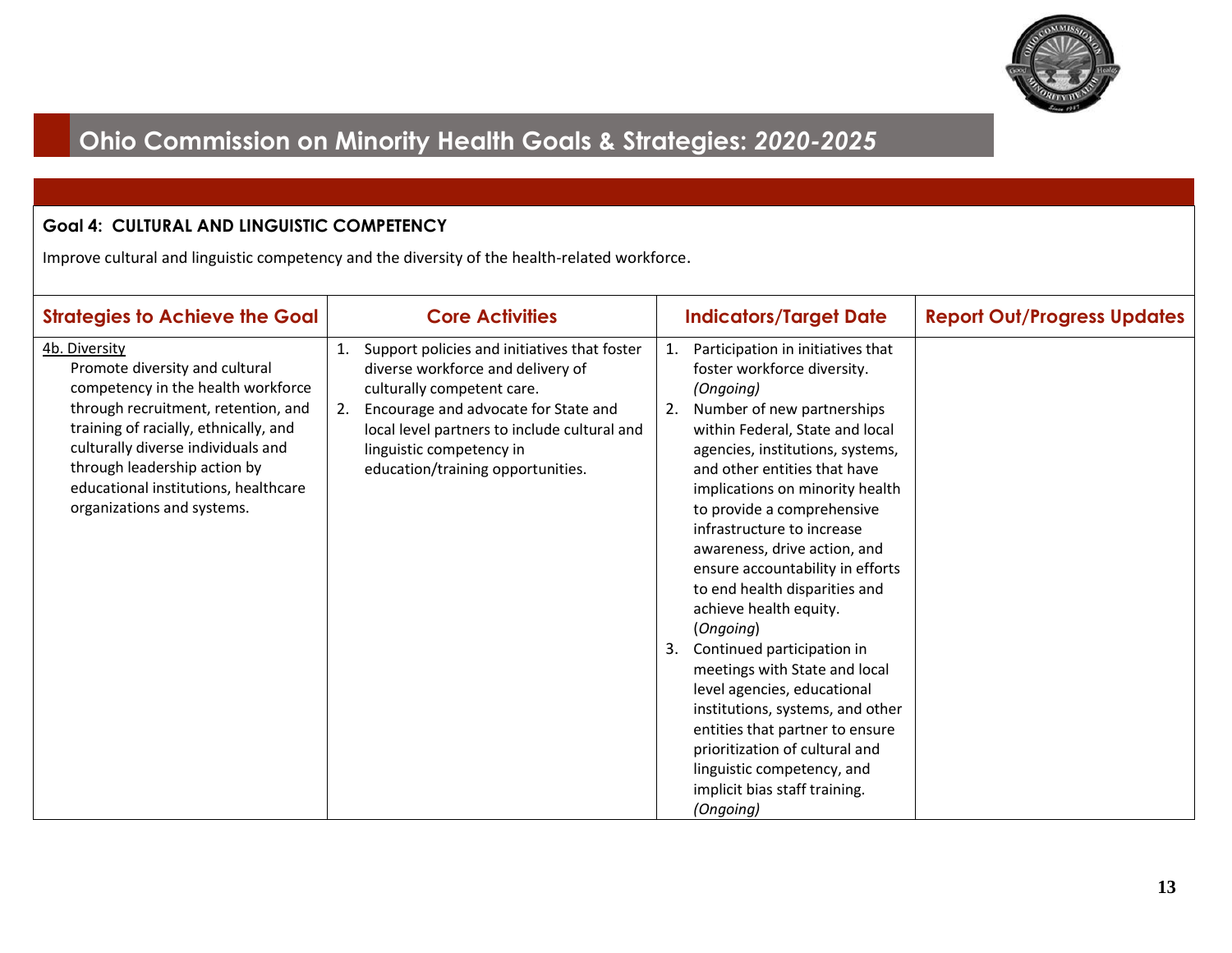

#### **Goal 5: DATA, RESEARCH, AND EVALUATION**

| <b>Strategies to Achieve the Goal</b>                                                                                        | <b>Core Activities</b>                                                                                                                                                                                                                                                                                                                                                                                                                                                                                                                                                                                                                                                                                                                                                                                                                                                                                                                                                                                                                                                                       | <b>Indicators/Target Date</b>                                                                                                                                                                                                                                                                                                                                                                                                                                                                                                                     | <b>Report Out/Progress Updates</b> |
|------------------------------------------------------------------------------------------------------------------------------|----------------------------------------------------------------------------------------------------------------------------------------------------------------------------------------------------------------------------------------------------------------------------------------------------------------------------------------------------------------------------------------------------------------------------------------------------------------------------------------------------------------------------------------------------------------------------------------------------------------------------------------------------------------------------------------------------------------------------------------------------------------------------------------------------------------------------------------------------------------------------------------------------------------------------------------------------------------------------------------------------------------------------------------------------------------------------------------------|---------------------------------------------------------------------------------------------------------------------------------------------------------------------------------------------------------------------------------------------------------------------------------------------------------------------------------------------------------------------------------------------------------------------------------------------------------------------------------------------------------------------------------------------------|------------------------------------|
| 5a. Data<br>Advocate for the availability of<br>disaggregated health data on racial,<br>ethnic, and underserved populations. | Advocate for the standardization of race and<br>1.<br>ethnicity categories across State and local<br>agency databases.<br>Provide data collection recommendations to<br>2.<br>State agencies through policy forums and<br>discussions to reduce disparities.<br>3.<br>Encourage state agencies to collect<br>disaggregated minority health data and<br>increase the availability and distribution of<br>minority health information and<br>recommend oversampling to obtain needed<br>sample sizes to allow reporting for racial and<br>ethnic populations.<br>4. Coordinate OCMH participation on existing<br>data committees.<br>Work with the ODH epidemiology unit,<br>5.<br>other State partners, and local institutions,<br>hospital associations and county health<br>departments along with the LOMH.<br>Partner with data professionals within each<br>6.<br>agency to obtain data sets to support rate of<br>disparities of targeted diseases and<br>conditions within racial and ethnic<br>populations.<br>Work with partners to include market<br>research data and GIS mapping. | Number of meetings with State<br>1.<br>departments focused on data.<br>(FY 20)<br>Number of meetings,<br>2.<br>conferences, forums regarding<br>data. (FY 22/23)<br>Number of meetings,<br>3.<br>publications, forums regarding<br>data collection. (Ongoing)<br>Participation on existing and new<br>4.<br>data committees. (FY 20)<br>Continued efforts with ODH and<br>5.<br>multiple partners' LOMH to<br>obtain data sets. (Ongoing)<br>Continued efforts with partners<br>6.<br>and ODH to obtain data from<br>their GIS Mapping. (Ongoing) |                                    |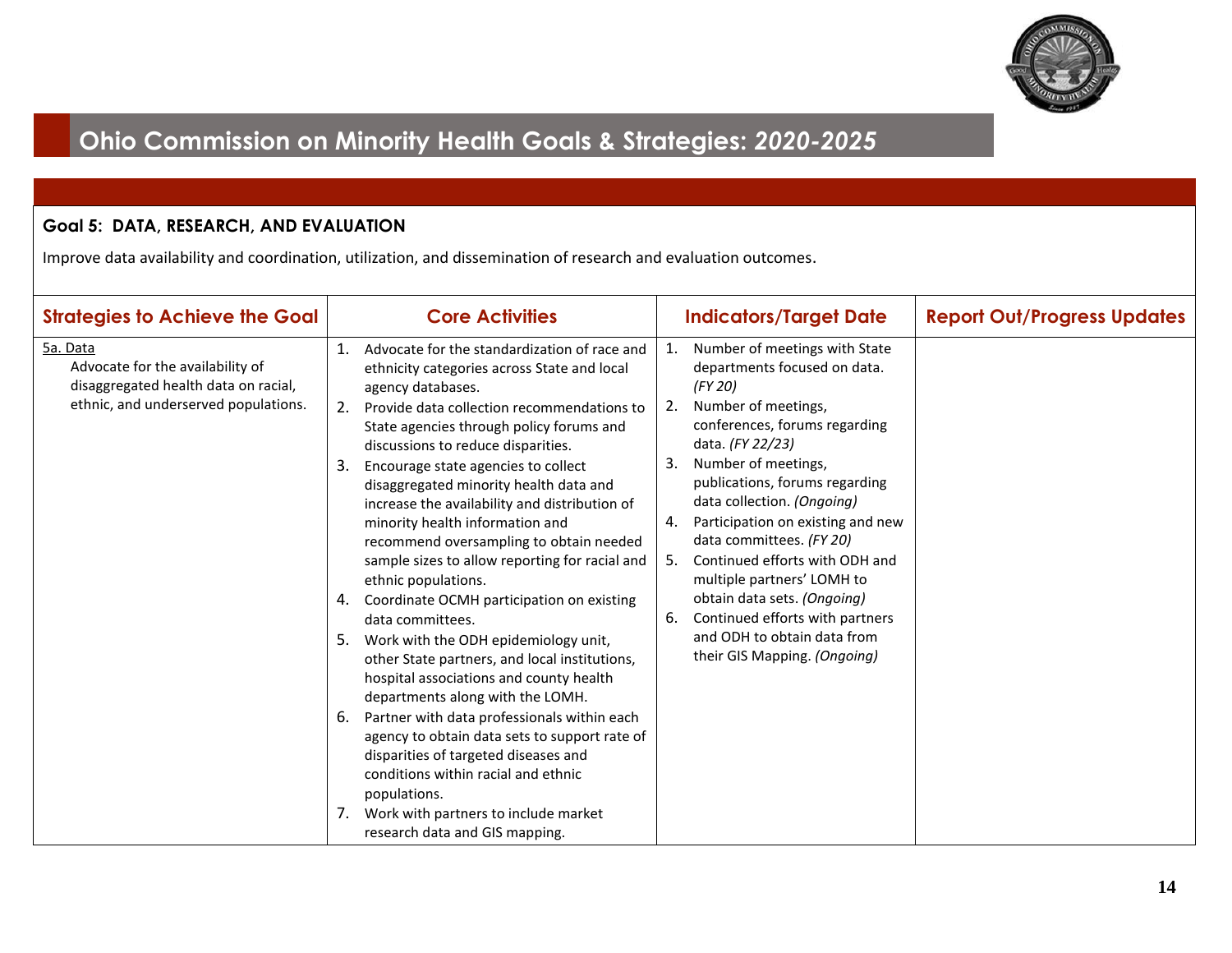

### **Goal 5: DATA, RESEARCH, AND EVALUATION**

| <b>Strategies to Achieve the Goal</b>                                                                                                                                                                                                                                                                | <b>Core Activities</b>                                                                                                                                                                                                                                                                                                                                                                                                                                                                                                                                                                                              | <b>Indicators/Target Date</b>                                                                                                                                                                                                                                                                                                                                                                                                                                                                                                                                                                                                                                                                                                                                                                                    | <b>Report Out/Progress Updates</b> |
|------------------------------------------------------------------------------------------------------------------------------------------------------------------------------------------------------------------------------------------------------------------------------------------------------|---------------------------------------------------------------------------------------------------------------------------------------------------------------------------------------------------------------------------------------------------------------------------------------------------------------------------------------------------------------------------------------------------------------------------------------------------------------------------------------------------------------------------------------------------------------------------------------------------------------------|------------------------------------------------------------------------------------------------------------------------------------------------------------------------------------------------------------------------------------------------------------------------------------------------------------------------------------------------------------------------------------------------------------------------------------------------------------------------------------------------------------------------------------------------------------------------------------------------------------------------------------------------------------------------------------------------------------------------------------------------------------------------------------------------------------------|------------------------------------|
| 5b. Community-Based Research and<br>Action, and Community-Originated<br><b>Intervention Strategies</b><br>Pursue opportunities to support<br>community-based research and<br>community-originated intervention<br>strategies used for ending health<br>disparities and achieving health<br>equality. | 1. Engage community institutions to work with<br>LOMH and ethnic healthcare coalitions to<br>improve research and evaluation efforts<br>within targeted communities.<br>2.<br>Encourage public access to information used<br>in health disparities and health equality.<br>3.<br>Promote community-based and community<br>input opportunities that target areas across<br>the state.<br>Promote knowledge transfer activities<br>4.<br>(Strategy 5d) to community-based entities<br>to engage and further build capacity at the<br>local level.<br>5. Encourage participation in CBPR via website<br>announcements. | 1.<br>Development of partnerships<br>with LOMH and local agencies,<br>institutions, systems, and other<br>entities that have implications on<br>minority health to provide a<br>comprehensive infrastructure to<br>increase awareness, drive action,<br>and ensure accountability in<br>efforts to end health disparities<br>and achieve health equity.<br>(Ongoing)<br>Continue efforts of LOMH<br>2.<br>advisory groups. (Ongoing)<br>Number of meetings with state<br>3.<br>level partners, health systems<br>and universities to foster CBPR.<br>(Ongoing)<br>Number of capacity building<br>4.<br>efforts that address<br>data/knowledge transfer.<br>(Ongoing)<br>Review of demonstration of<br>5.<br>agency practices. (Ongoing)<br>Number of CBPR opportunities<br>6.<br>posted to the website (Ongoing) |                                    |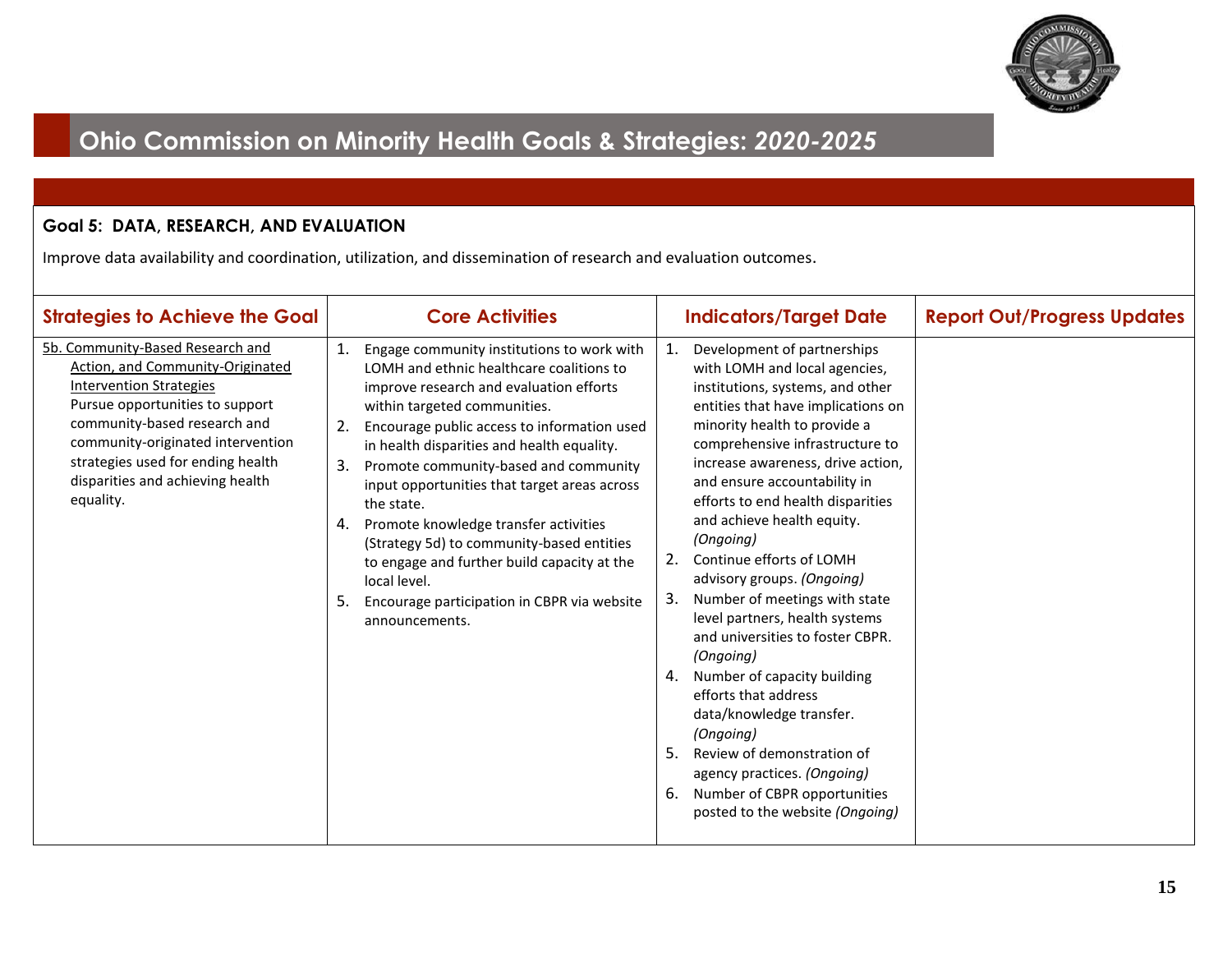

#### **Goal 5: DATA, RESEARCH, AND EVALUATION**

| <b>Strategies to Achieve the Goal</b>                                                                                                                                                                                           | <b>Core Activities</b>                                                                                                                                                                                                                                                                                                                                                                                                                        | <b>Indicators/Target Date</b>                                                                                              | <b>Report Out/Progress Updates</b> |
|---------------------------------------------------------------------------------------------------------------------------------------------------------------------------------------------------------------------------------|-----------------------------------------------------------------------------------------------------------------------------------------------------------------------------------------------------------------------------------------------------------------------------------------------------------------------------------------------------------------------------------------------------------------------------------------------|----------------------------------------------------------------------------------------------------------------------------|------------------------------------|
| 5c. Coordination of Evaluation<br>Support evaluation and oversight<br>efforts of funded programs that<br>ensures uniform evaluation<br>mechanisms and promotes<br>enhanced service delivery model<br>development in healthcare. | Ensure REEP reviews the capacity of<br>demonstrated grants to collect other<br>forms of health data to show a variety of<br>potential benefits from the hub model<br>and demonstration programs.<br>Seek opportunities to expand funding to<br>grant programs to ensure capacity to<br>collect additional data.<br>The commission will engage research to<br>3.<br>stay current with methods/technology<br>that impact the commission's work. | Presentation of REEP annual<br>1.<br>reports. (Ongoing)<br>Review ongoing methods of<br>2.<br>research analysis. (Ongoing) |                                    |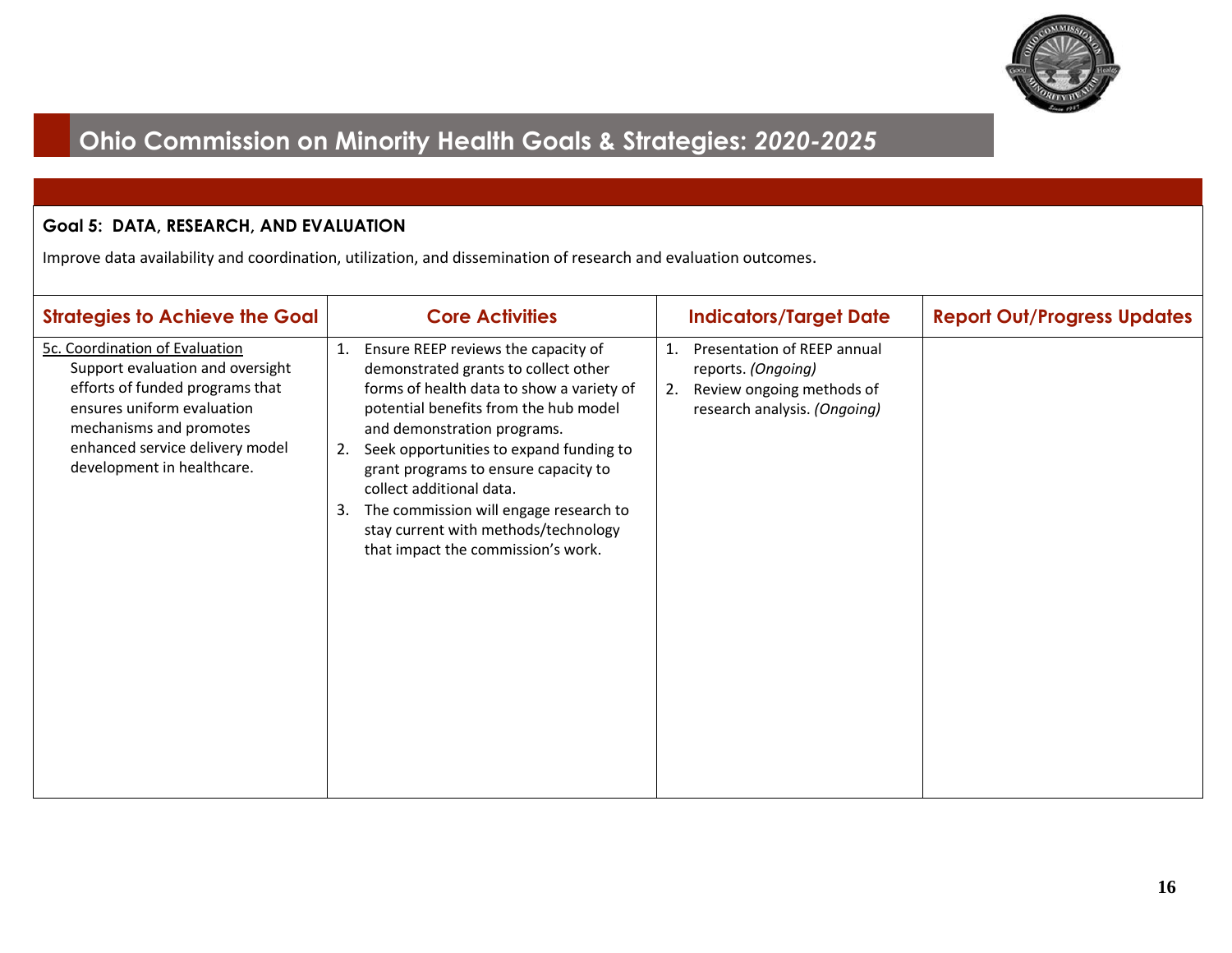

### **Goal 5: DATA, RESEARCH, AND EVALUATION**

| <b>Strategies to Achieve the Goal</b>                                                                                                                                                             | <b>Core Activities</b>                                                                                                                                                                                                                                                                                                                                                                                                                                                                                                                                                                                                                                                                                                 | <b>Indicators/Target Date</b>                                                                                                                                                                                                                                                                                                                                                                                                                                                                                                                                                                                                        | <b>Report Out/Progress Updates</b> |
|---------------------------------------------------------------------------------------------------------------------------------------------------------------------------------------------------|------------------------------------------------------------------------------------------------------------------------------------------------------------------------------------------------------------------------------------------------------------------------------------------------------------------------------------------------------------------------------------------------------------------------------------------------------------------------------------------------------------------------------------------------------------------------------------------------------------------------------------------------------------------------------------------------------------------------|--------------------------------------------------------------------------------------------------------------------------------------------------------------------------------------------------------------------------------------------------------------------------------------------------------------------------------------------------------------------------------------------------------------------------------------------------------------------------------------------------------------------------------------------------------------------------------------------------------------------------------------|------------------------------------|
| 5d. Knowledge Transfer<br>Facilitate exposure of current best<br>practices from community-based<br>providers and current research to<br>potential health systems, policy, and<br>decision-makers. | Analysis and aggregation of program level<br>1.<br>data derived from Commission funded<br>agencies to support the establishment of<br>best practices.<br>Connect grantees with appropriate<br>educational institutions and health<br>systems to build capacity to strengthen<br>and support the development and<br>implementation of best and promising<br>practices.<br>Submit presentations of promising OCMH<br>3.<br>programs as best practice examples at<br>annual health conferences.<br>Work with the MEP to highlight health<br>4.<br>disparities and supporting research on<br>specific diseases and health conditions.<br>a. Ensure MEP<br>recommendations are<br>provided to appropriate<br>policy makers. | Review demonstration grant<br>models. (Ongoing)<br>Number of partnerships with<br>2.<br>grantees and universities within<br>Federal, State and local<br>agencies, institutions, systems,<br>and other entities that have<br>implications on minority health<br>to provide a comprehensive<br>infrastructure to increase<br>awareness, drive action, and<br>ensure accountability in efforts<br>to end health disparities and<br>achieve health equity. (Ongoing)<br>Number of submissions.<br>3.<br>(Ongoing)<br>Number of MEP white papers.<br>4.<br>(Ongoing)<br>Distribution of white papers to<br>5.<br>policy makers. (Ongoing) |                                    |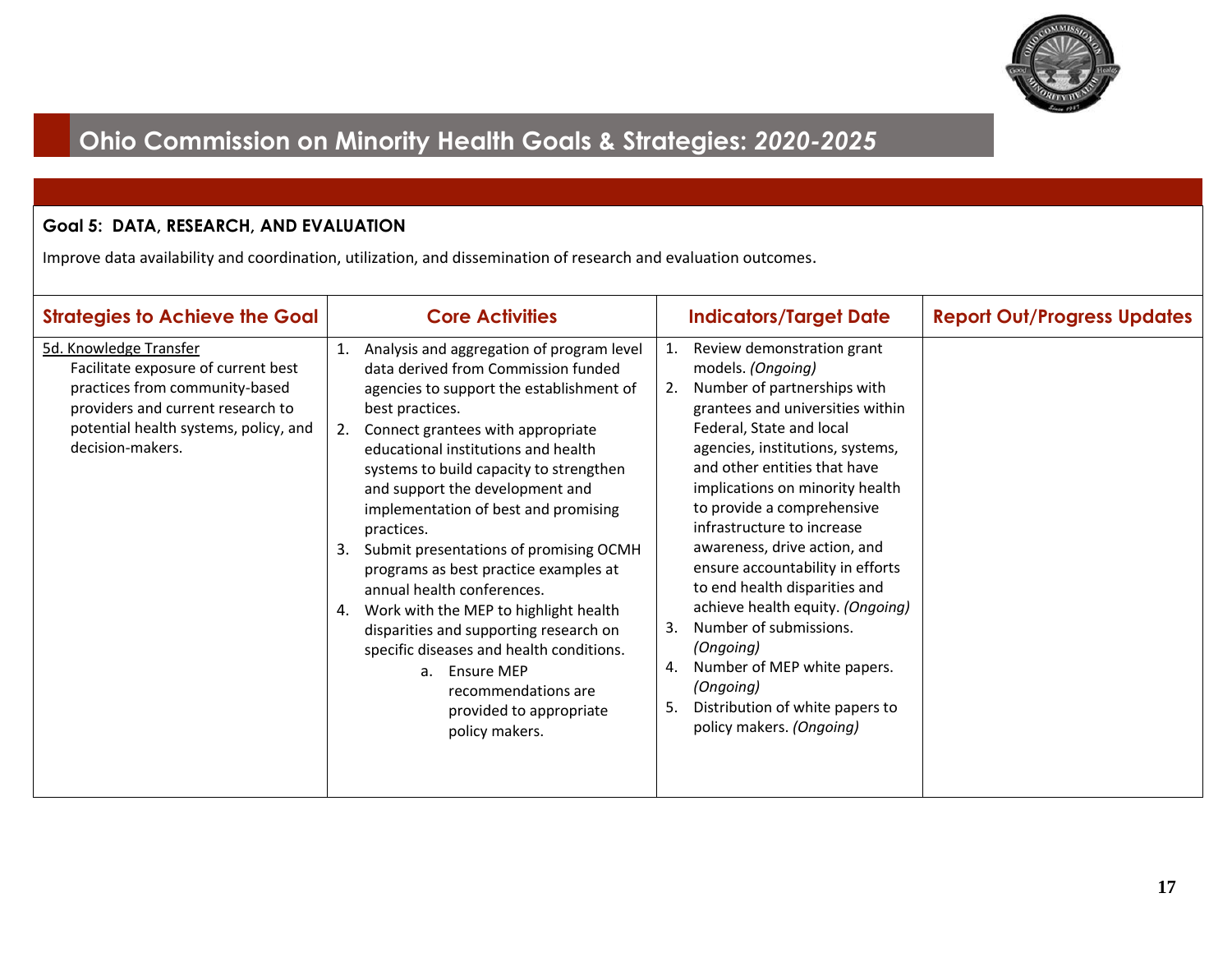

#### **Goal 5: DATA, RESEARCH, AND EVALUATION**

| <b>Strategies to Achieve the Goal</b>                                                                                                                                                                                          | <b>Core Activities</b>                                                                                                                                                                                                                                                                                                                                                       | <b>Indicators/Target Date</b>                                                                                                                                      | <b>Report Out/Progress Updates</b> |
|--------------------------------------------------------------------------------------------------------------------------------------------------------------------------------------------------------------------------------|------------------------------------------------------------------------------------------------------------------------------------------------------------------------------------------------------------------------------------------------------------------------------------------------------------------------------------------------------------------------------|--------------------------------------------------------------------------------------------------------------------------------------------------------------------|------------------------------------|
| 5e. Coordination of Research<br>Identify mechanisms to address<br>minority health issues research with<br>institutions and others to engage<br>experts and develop policies and<br>strategies to impact health<br>disparities. | Participate in research opportunities with<br>1.<br>all entities to create white papers that<br>need to influence policy decisions.<br>Continue implementation of the MEP.<br>2.<br>Expand the use of technology to<br>a.<br>improve efficiency of the MEP<br>meetings.<br>Coordinate summarize and<br>$h_{-}$<br>release of white papers and news<br>brief to local papers. | Number of white papers<br>1.<br>produced. (Ongoing)<br>Evidence of meeting agendas<br>2.<br>and minutes. (Ongoing)<br>Number of media releases.<br>3.<br>(Ongoing) |                                    |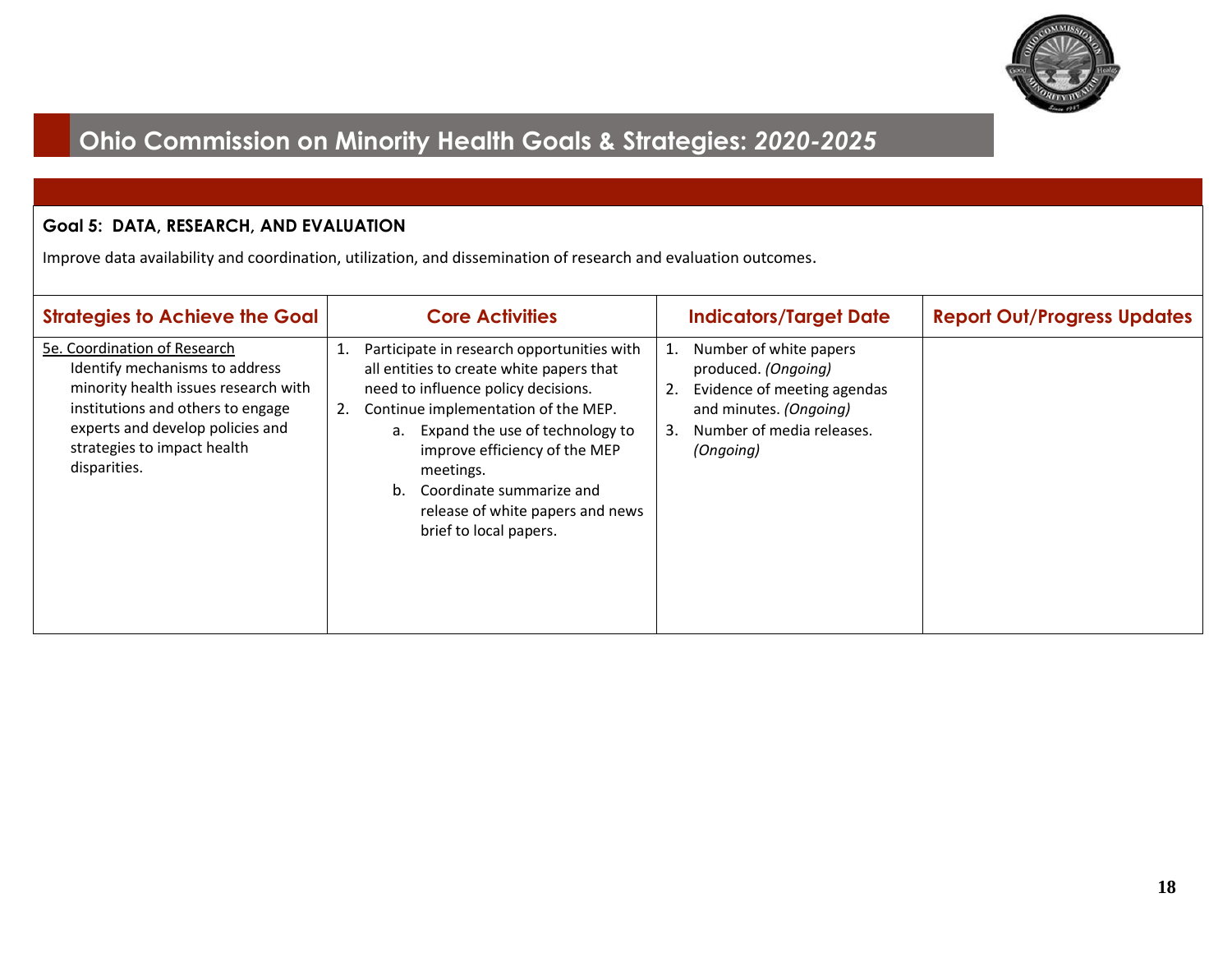

### **Goal 5: DATA, RESEARCH, AND EVALUATION**

| <b>Strategies to Achieve the Goal</b>                                                                                                                                                                   | <b>Core Activities</b>                                                                                                                                                                                                                                                                                                                                                                                                                                                                                                                                                                                                                                      | <b>Indicators/Target Date</b>                                                                                                                                                                                                                                                                                                                                                                                                           | <b>Report Out/Progress Updates</b> |
|---------------------------------------------------------------------------------------------------------------------------------------------------------------------------------------------------------|-------------------------------------------------------------------------------------------------------------------------------------------------------------------------------------------------------------------------------------------------------------------------------------------------------------------------------------------------------------------------------------------------------------------------------------------------------------------------------------------------------------------------------------------------------------------------------------------------------------------------------------------------------------|-----------------------------------------------------------------------------------------------------------------------------------------------------------------------------------------------------------------------------------------------------------------------------------------------------------------------------------------------------------------------------------------------------------------------------------------|------------------------------------|
| 5f. Chronic Disease Cost Analysis<br>Obtain cost benefit data along with<br>disaggregated data from existing<br>federal, state, and local resources to<br>show the impact of Commission<br>initiatives. | Review existing federal and state<br>1.<br>reports on the cost of chronic<br>diseases and conditions.<br>Work with policy organizations to<br>identify strategies for using national<br>data to extrapolate cost savings for<br>Ohio.<br>Increase the capacity of REEP<br>3.<br>evaluator's capacity for obtaining cost<br>savings for funded models.<br>Coordinate with ODH, ODM, ODE, JFS,<br>4.<br>OHMAS, ODD, and OHA to obtain<br>data costs for State and regional<br>areas.<br>Complete a cost saving summary<br>5.<br>reflecting the most current national<br>data regarding projected cost savings<br>related to chronic disease<br>interventions. | Complete literature review.<br>(FY 20)<br>2. Continued involvement in HPIO,<br>other entities efforts to obtain<br>cost saving data. (Ongoing)<br>3. Train REEP evaluators on<br>obtaining cost saving potential<br>of funding models. (Ongoing)<br>4. Overview of annual data<br>provided by state agencies to<br>estimate costs. (Ongoing)<br>Completion of biannual cost<br>5.<br>saving summary using available<br>data. (Biannual) |                                    |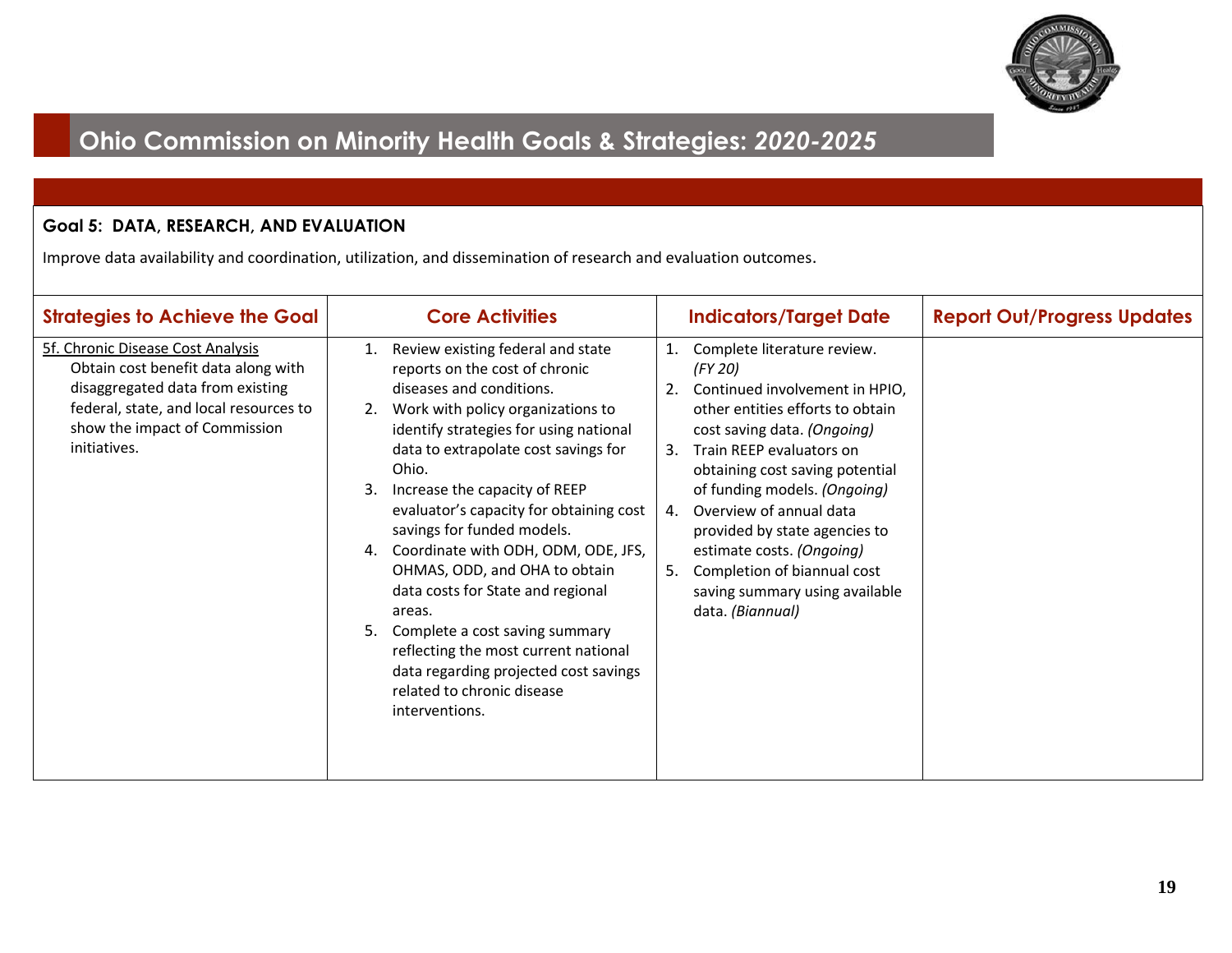

### **Goal 6: ORGANIZATIONAL DEVELOPMENT**

Increase efficiency, funding diversification, and ensure effective implementation of grant management, oversight and agency internal operations.

| <b>Strategies to Achieve the Goal</b>                                                                                                                                 | <b>Core Activities</b>                                                                                                                                                                                                                                                                                                                                                                                                                                                                                                                                                                              | <b>Indicators/Target Date</b>                                                                                                                                                                                                 | <b>Report Out/Progress Updates</b> |
|-----------------------------------------------------------------------------------------------------------------------------------------------------------------------|-----------------------------------------------------------------------------------------------------------------------------------------------------------------------------------------------------------------------------------------------------------------------------------------------------------------------------------------------------------------------------------------------------------------------------------------------------------------------------------------------------------------------------------------------------------------------------------------------------|-------------------------------------------------------------------------------------------------------------------------------------------------------------------------------------------------------------------------------|------------------------------------|
| 6a. Efficiency<br>Develop, and improve, web-based<br>capacity and enhance technology to<br>communicate and support OCMH<br>activity and automate routine<br>business. | Ensure OCMH website is consistently<br>1.<br>updated and provides appropriate<br>information and engagement for<br>stakeholders.<br>Provide regular overview of<br>a.<br>website analytics to board<br>members<br>Pursue resources to support<br>2.<br>technology enhancement efforts.<br>Facilitate training and usage on<br>3.<br>statewide grant management system.<br>Monitor website and social media<br>4.<br>platforms to ensure accessibility to<br>minority health resources and<br>Commission opportunities.<br>Implementation of training on GIS<br>5.<br>mapping to staff and grantees. | Provide website analytics to<br>1.<br>Communications Committee to<br>provide a regular board report.<br>(Ongoing)<br>Number of requests. (Ongoing)<br>2.<br>Number of GIS trainings to staff<br>3.<br>and grantees. (Ongoing) |                                    |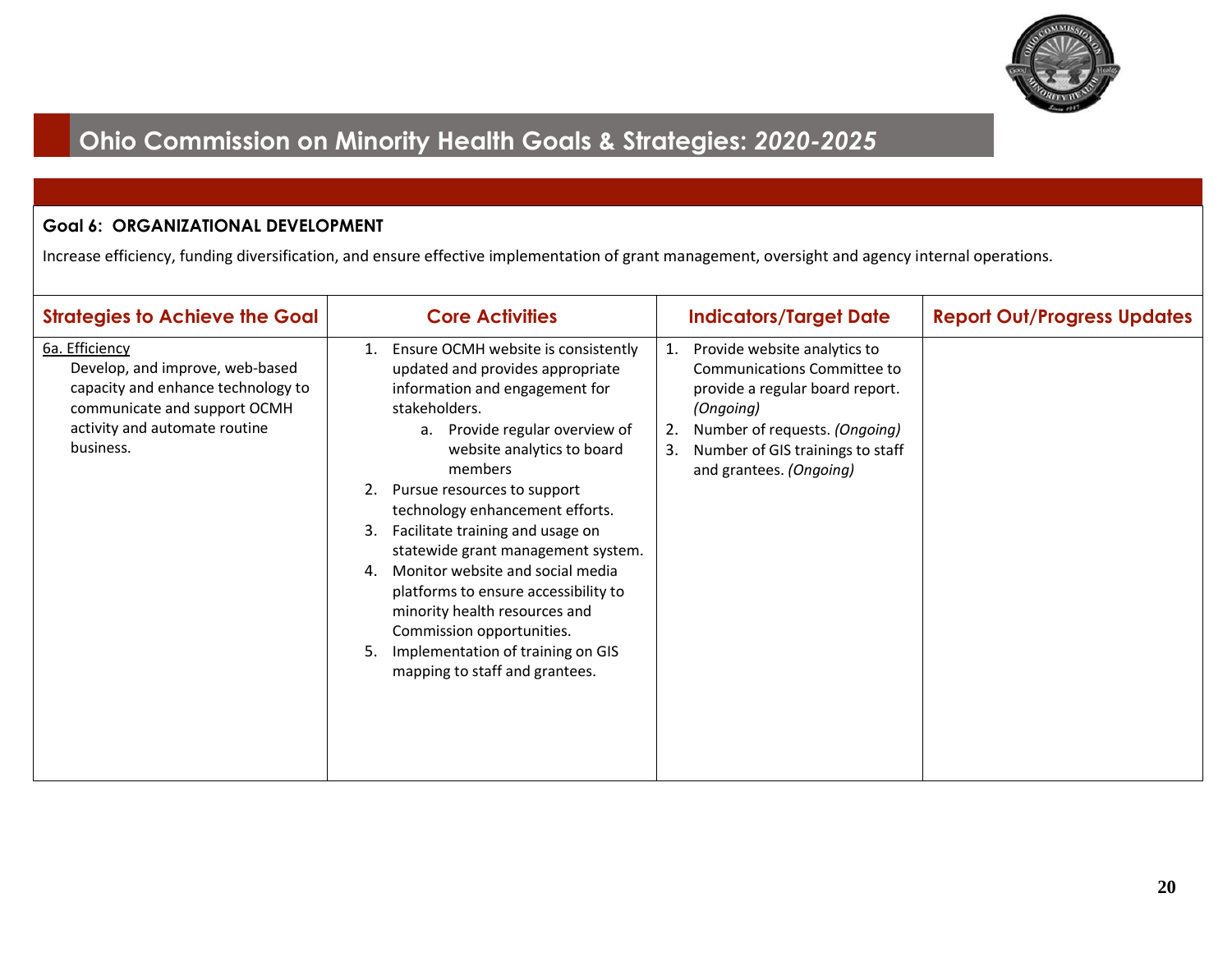

### **Goal 6: ORGANIZATIONAL DEVELOPMENT**

Increase efficiency, funding diversification, and ensure effective implementation of grant management, oversight and agency internal operations.

| <b>Strategies to Achieve the Goal</b>                                                                                                                                             | <b>Core Activities</b>                                                                                                                                                                                                                                                                                                    | <b>Indicators/Target Date</b>                                                                                                                                                                                                         | <b>Report Out/Progress Updates</b> |
|-----------------------------------------------------------------------------------------------------------------------------------------------------------------------------------|---------------------------------------------------------------------------------------------------------------------------------------------------------------------------------------------------------------------------------------------------------------------------------------------------------------------------|---------------------------------------------------------------------------------------------------------------------------------------------------------------------------------------------------------------------------------------|------------------------------------|
| 6b. Funding Priorities<br>Seek additional funding<br>opportunities that support the<br>strategic direction of OCMH and<br>ensure financial viability beyond<br>state allocations. | Regular review of grant funding<br>opportunities.<br>Pursuit of no less than 2 grants initiatives<br>and funding opportunities per year.<br>Pursue corporate and external<br>3.<br>sponsorship of special events.<br>Build collaboration with other entities to<br>4.<br>further the pursuit of funding<br>opportunities. | Number of grant funding<br>1.<br>reviews. (Ongoing)<br>Number of grants submitted per<br>2.<br>year. (Ongoing)<br>Number of sponsorships<br>3.<br>pursued per year. (Ongoing)<br>Number of funding<br>4.<br>collaborations. (Ongoing) |                                    |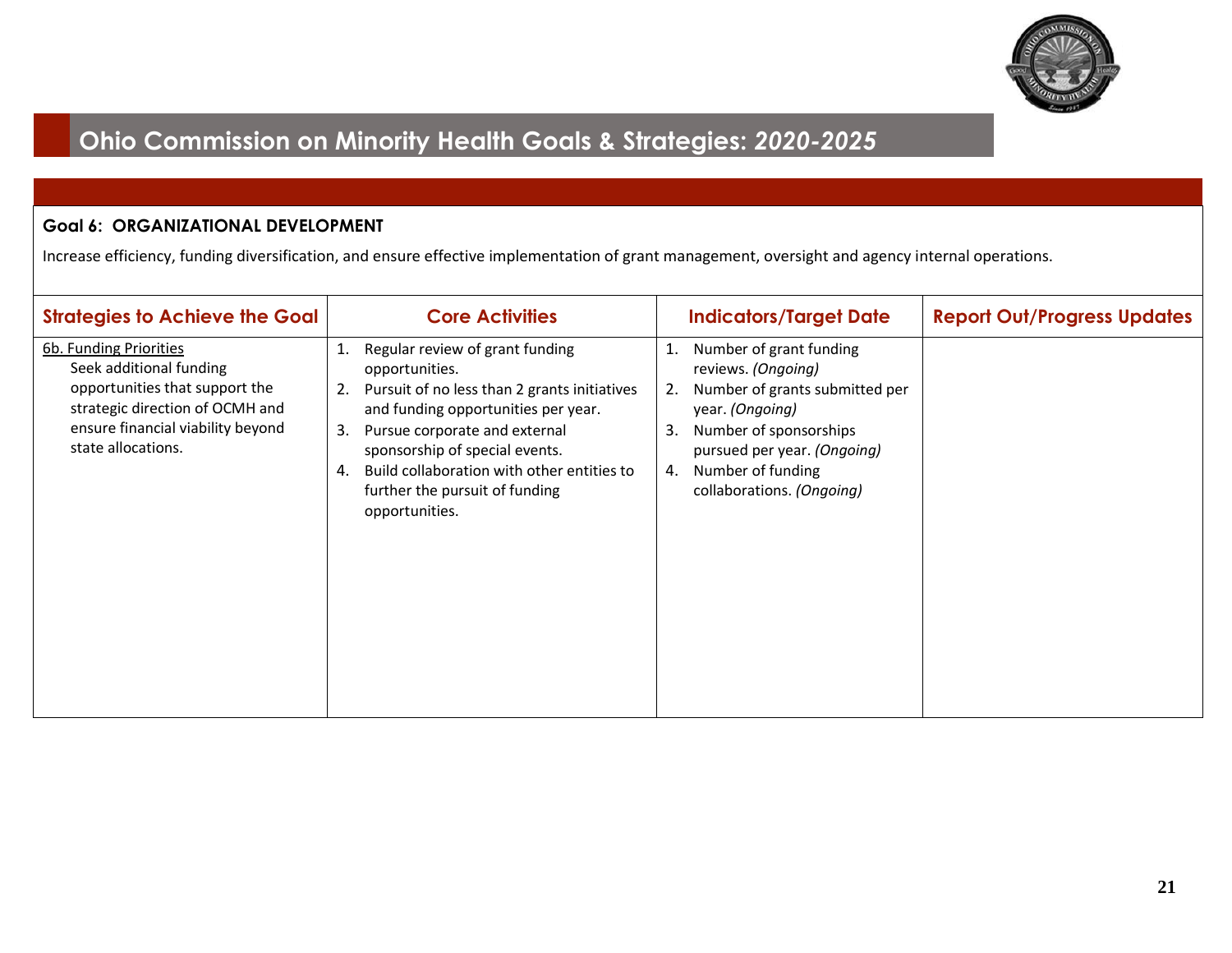

#### **Goal 6: ORGANIZATIONAL DEVELOPMENT**

Increase efficiency, funding diversification, and ensure effective implementation of grant management, oversight and agency internal operations.

| <b>Strategies to Achieve the Goal</b>                                                                                                                                                                  | <b>Core Activities</b>                                                                                                                                                                                  | <b>Indicators/Target Date</b>                                                                                                   | <b>Report Out/Progress Updates</b> |
|--------------------------------------------------------------------------------------------------------------------------------------------------------------------------------------------------------|---------------------------------------------------------------------------------------------------------------------------------------------------------------------------------------------------------|---------------------------------------------------------------------------------------------------------------------------------|------------------------------------|
| 6c. Leveraging of Funds<br>Monitor the funding leveraged, cost<br>savings, cost avoidance, and<br>collection of data by OCMH grantees<br>to estimate the return on investment<br>(ROI) where possible. | Modify grantee reporting format to reflect<br>1.<br>funding leveraged by Commission funded<br>projects.<br>Produce an annual report of funding<br>2.<br>leveraged from Commission funded<br>activities. | Maintain modified report.<br>1.<br>(Ongoing)<br>Annual report of funding<br>2.<br>leveraged by commission<br>dollars. (Ongoing) |                                    |

#### **Goal 6: ORGANIZATIONAL DEVELOPMENT**

Increase efficiency, funding diversification, and ensure effective implementation of grant management, oversight and agency internal operations.